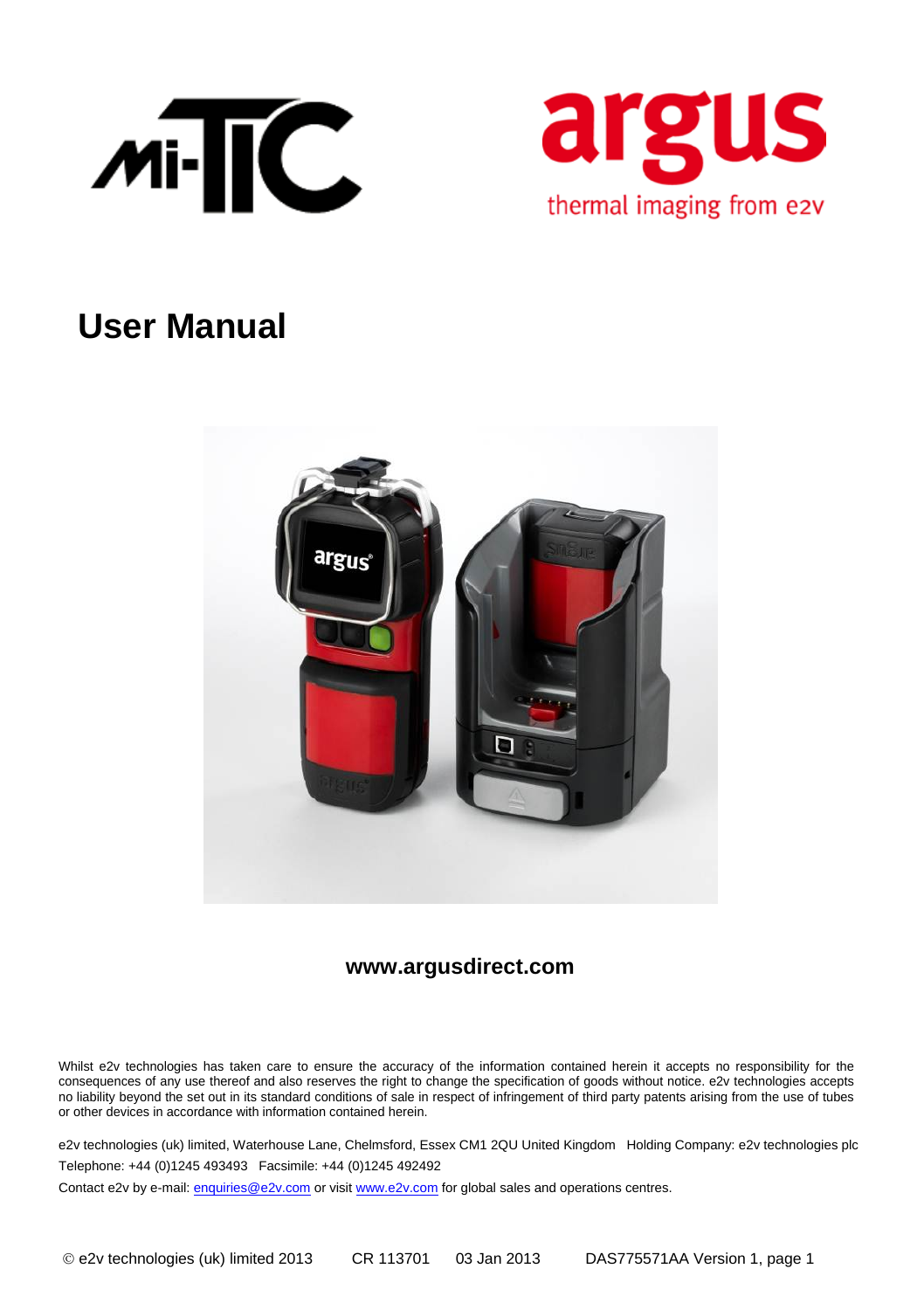## **CONTENTS**

This manual contains information covering operation of the system and operating techniques, user maintenance and care of the product.

| 1. |        |                                                  |  |  |  |
|----|--------|--------------------------------------------------|--|--|--|
| 2. |        |                                                  |  |  |  |
| 3. |        |                                                  |  |  |  |
|    | 3.1    |                                                  |  |  |  |
|    | 3.2    |                                                  |  |  |  |
|    | 3.3    |                                                  |  |  |  |
|    | 3.4    |                                                  |  |  |  |
|    | 3.5    |                                                  |  |  |  |
|    | 3.6    |                                                  |  |  |  |
|    | 3.7    |                                                  |  |  |  |
|    | 3.8    |                                                  |  |  |  |
|    | 3.8.1  |                                                  |  |  |  |
|    | 3.8.2  |                                                  |  |  |  |
|    | 3.8.3  |                                                  |  |  |  |
|    | 3.8.4  |                                                  |  |  |  |
|    | 3.8.5  |                                                  |  |  |  |
|    | 3.9    |                                                  |  |  |  |
|    | 3.9.1  |                                                  |  |  |  |
|    | 3.9.2  |                                                  |  |  |  |
|    | 3.10   |                                                  |  |  |  |
|    | 3.10.1 |                                                  |  |  |  |
|    | 3.10.2 |                                                  |  |  |  |
|    | 3.11   |                                                  |  |  |  |
| 4. |        |                                                  |  |  |  |
|    | 4.1    |                                                  |  |  |  |
| 5. |        |                                                  |  |  |  |
|    | 5.1    |                                                  |  |  |  |
|    | 5.2    |                                                  |  |  |  |
|    | 5.3    |                                                  |  |  |  |
| 6. |        |                                                  |  |  |  |
|    | 6.1    |                                                  |  |  |  |
|    | 6.2    |                                                  |  |  |  |
|    | 6.3    |                                                  |  |  |  |
|    | 6.4    |                                                  |  |  |  |
|    | 6.5    |                                                  |  |  |  |
|    | 6.6    |                                                  |  |  |  |
|    |        | 7.CLEANING, MAINTENANCE AND REPLACEABLE PARTS 23 |  |  |  |
|    | 7.1    |                                                  |  |  |  |
|    | 7.2    |                                                  |  |  |  |
|    | 7.3    |                                                  |  |  |  |
|    |        |                                                  |  |  |  |
|    | 8.1    |                                                  |  |  |  |
|    | 8.2    |                                                  |  |  |  |
|    | 8.3    |                                                  |  |  |  |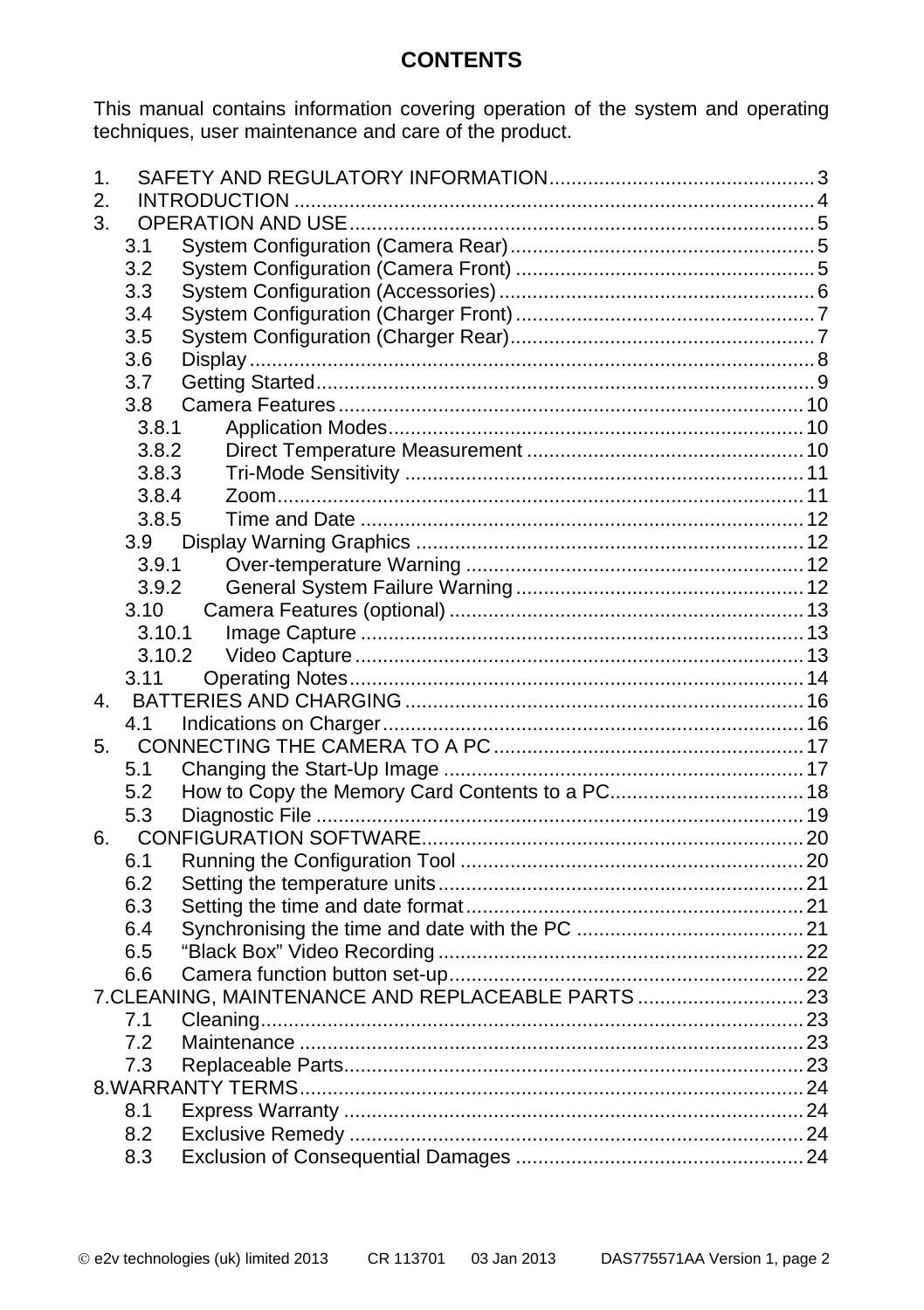# <span id="page-2-0"></span>**1. SAFETY AND REGULATORY INFORMATION**

Before using this product, the customer shall read and understand all the instructions and warnings. e2v technologies does not accept responsibility for damage or injury resulting from failure to follow the instructions provided.

#### **WARNINGS:**

- The Argus® Mi-TIC Thermal Imaging Camera Systems are despatched from e2v technologies in a safe condition. Any unauthorised modifications may compromise safety and invalidate the warranty.
- The Argus® Mi-TIC Thermal Imaging Camera System is not certified as intrinsically safe and therefore must not be
- operated in potentially flammable or explosive atmospheres. The Argus® Mi-TIC Thermal Imaging Camera System is an aid to fire and rescue operations in smoke and darkness. It is not intended to provide a safety function or as a replacement for established safety procedures.
- All users should familiarise themselves with the correct operation, functionality and features of the camera before use.
- The Argus<sup>®</sup> Mi-TIC camera can only be serviced by authorised personnel.
- Use only the mains power supply or vehicle power leads supplied by e2v.
- There is a risk of explosion if the battery is replaced by an incorrect type. Dispose of used batteries according to the instructions.
- Where the camera is used at an ambient temperature greater than +40°C suitable protective gloves shall be worn to hold the camera, these should have a temperature rating at least 20°C above the ambient temperature
- **Neglecting the above may result in injury or death.**

#### **CAUTIONS:**

- Never point the camera at a source of extreme temperature, e.g. the sun, as this can damage the detector.
- e2v technologies recommends that the Argus® Mi-TIC camera is stored in the supplied package or an alternative case supplied by e2y technologies.
- Failure to respond to the warning symbols that appear on the display may result in damage to the camera and the electronics.
- All matters arising, which relate to the safety of this product, should be reported immediately in writing, giving full details, to the Product Safety Officer at e2v technologies.
- e2v technologies recommends that the Argus® Mi-TIC camera is stored in either the supplied charging unit or an alternative case supplied by e2v technologies.

#### **ENVIRONMENTAL AND DISPOSAL INFORMATION:**

- e2v technologies declares that the Argus® Mi-TIC Thermal Imaging Camera System complies with EC directive 2011/65/EU (the RoHS Directive) restricting the use of certain hazardous materials in electrical and electronic equipment.
- The Argus® Mi-TIC Thermal Imaging Camera System is classified as Electronic and Electrical Equipment according to directives 2002/96/EC & 2012/19/EU (the WEEE Directives) and should be segregated from domestic waste for disposal.
- This product does not contain toxic or hazardous substances or elements over the maximum permitted concentration values. Refer to the customer information stored on the camera for more information. 本产品不含有有毒,有害物质或元素超过最大允许浓度值。请参阅客户信息存储在相机的更多信

#### **FCC COMPLIANCE INFORMATION (US)**

When using the Argus® Mi-TIC camera or charging the Argus® Mi-TIC camera and battery in the Charger (charge mode), these modes have been tested and found to comply with the limits for a Class B digital device, pursuant to part 15 of the FCC Rules. These limits are designed to provide reasonable protection against harmful interference in a residential environment. This equipment generates, uses and can radiate radio frequency energy and, if not installed and used in accordance with the instruction manual, may cause harmful interference to radio communications.

When downloading data from the Argus® Mi-TIC camera / Charger (data download mode), this mode has been tested and found to comply with the limits for a Class A digital device, pursuant to part 15 of the FCC Rules. These limits are designed to provide reasonable protection against harmful interference in a commercial environment. This equipment generates, uses, and can radiate radio frequency energy and, if not installed and used in accordance with the instruction manual, may cause harmful interference to radio communications. Operation of this equipment in a residential area is likely to cause harmful interference in which case the user will be required to correct the interference at their own expense.



See the product label for EU and other regulatory information





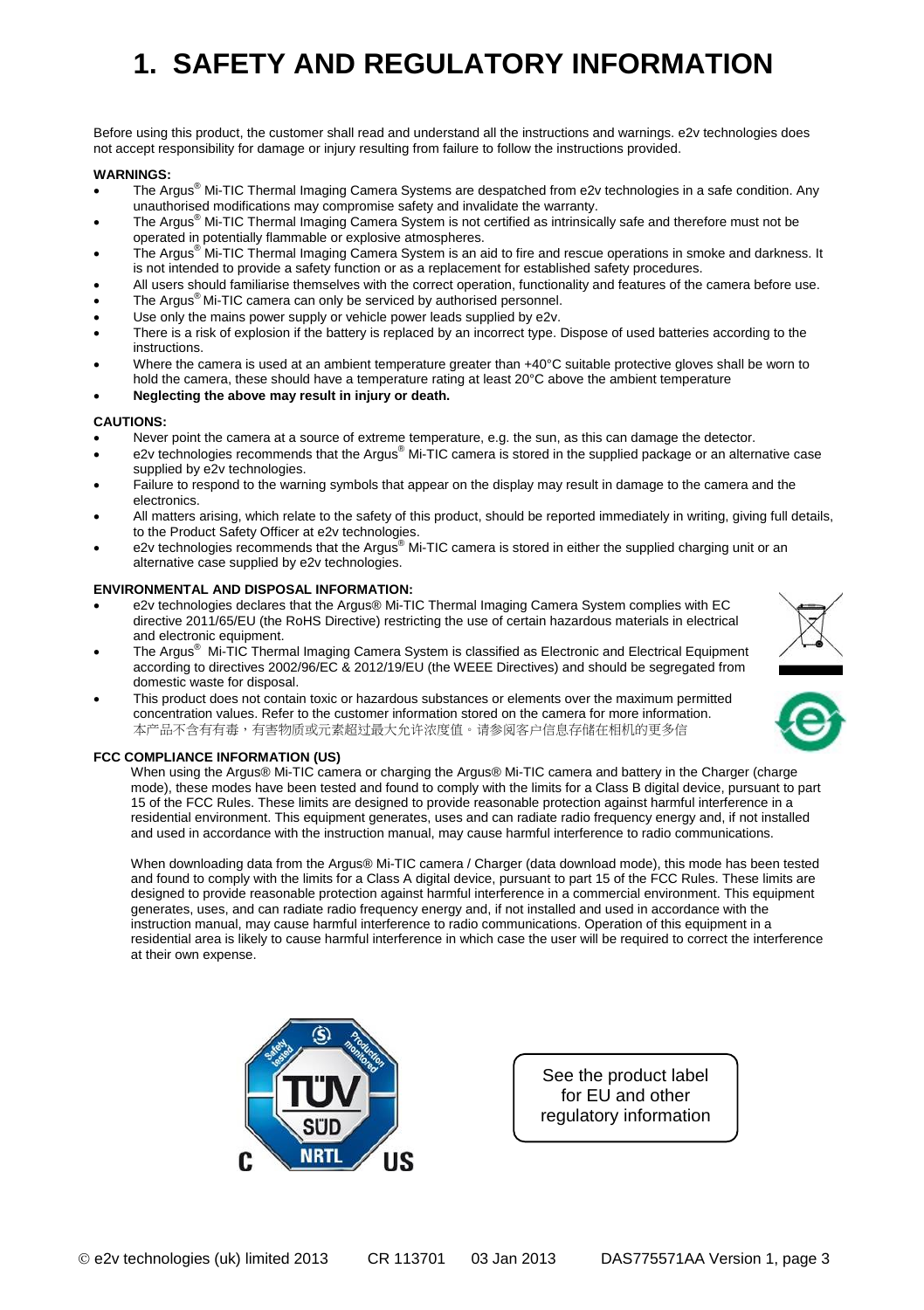## <span id="page-3-0"></span>**2. INTRODUCTION**

The Argus® Mi-TIC is the latest generation of the Argus® Thermal Imaging Camera (TIC) from e2v technologies. With over 30 years experience in fire-fighters' thermal imaging, e2v technologies continues to produce high quality, affordable systems designed for fire and heat detection for use with civilian, industrial and military rescue services.

The Argus<sup>®</sup> Mi-TIC has been designed with digital imaging technology for a sharper picture and uses the highly successful Amorphous Silicon (ASi) Microbolometer Detector that is in use by many of the world's fire brigades.

Every Argus® Mi-TIC is supplied with a unique dual use desktop / in-truck charger station which securely retains and charges both the thermal imager and a spare battery. The charger stations can be daisychained together up to a maximum of six units.

The Argus® Mi-TIC is a simple, small, lightweight but robust, self-contained camera system, which has fully automatic operation; no control or adjustment is required in use. Through proper use, the user will be able to:

- See through dense smoke and in darkness.
- Detect and display the relative temperatures of objects within the scene.
- Locate the seat and spread of the fire.
- Move swiftly in search and rescue of casualties.
- Have the ability to see in zero visibility conditions.
- Significantly improve safety and mobility.
- Monitor temperatures for preventive maintenance and condition monitoring of equipment.

The Argus® Mi-TIC is designed to withstand the high temperatures, knocks and driving spray often encountered in the fire-fighting environment and has many features that can be customised by the end user. These features include:

- Direct Temperature Measurement.
- Toggle between application specific colour modes (Fire or Overhaul/Search).
- Ambient Temperature Measurement.
- Customisable Start-up Screen.
- x2 Zoom (also x4 Zoom on 320 sensor models).
- Time and Date.
- Configurable function buttons
- User Replaceable Germanium window.
- Optional: Image and video capture/playback with embedded storage of up to 1000 images and 4 hours of video.

#### **The following versions are subject to export controls. An export licence will be required if exported outside the EU. MI-nn0-x**

#### **The following versions are exempt from export controls. MI-nn9-x**

*nn = 16 (160 Sensor) or 32 (320 sensor); x = 1 (1 button) or 3 (3 button)*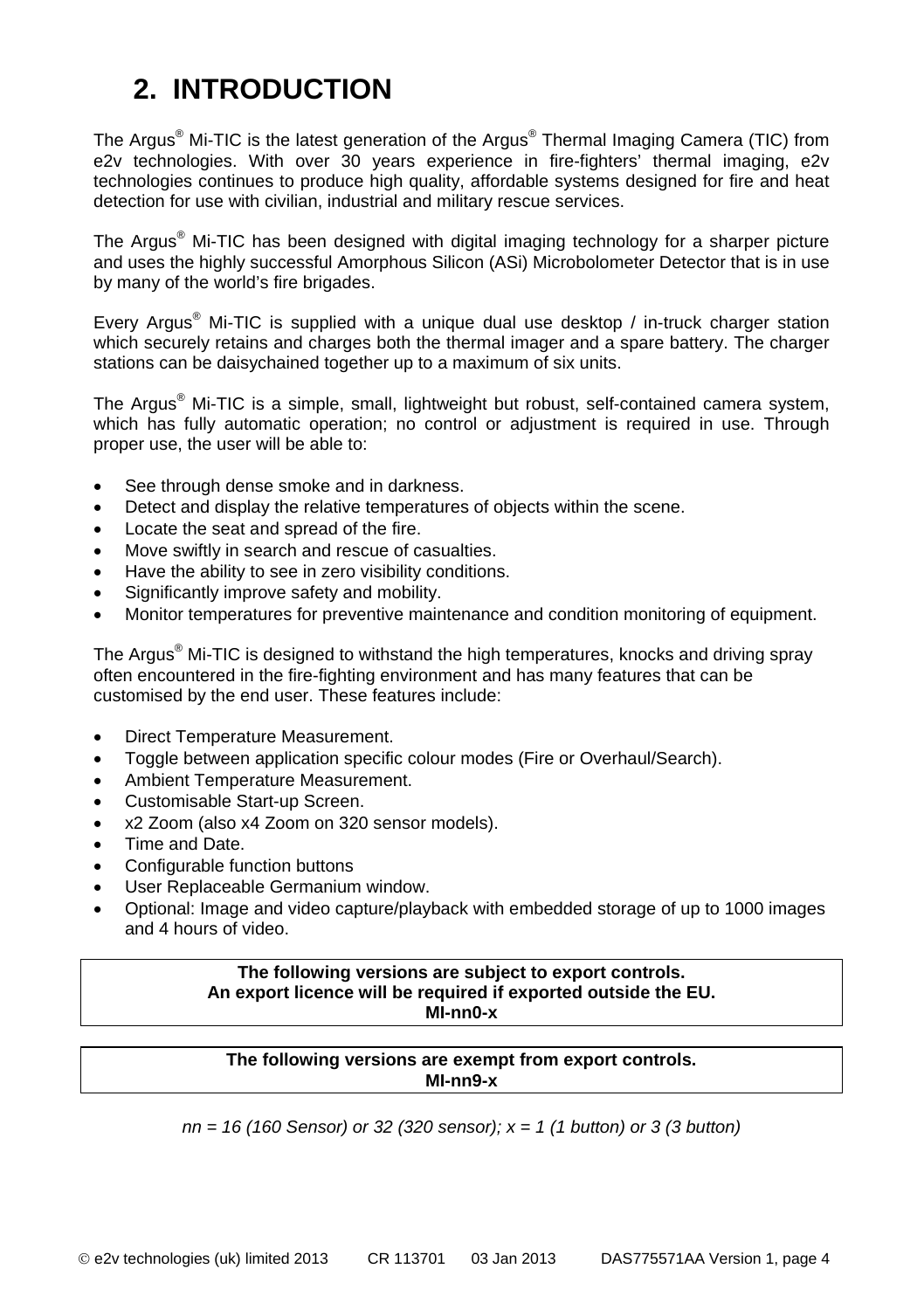## <span id="page-4-0"></span>**3. OPERATION AND USE**

<span id="page-4-1"></span>**3.1 System Configuration (Camera Rear)**



- 
- 1. 2.7" LCD Display 5. Lanyard Loops<br>
2. Function button 1 (Zoom\*) 6. Display Bumper
- 2. Function button 1 (Zoom\*) 6. Display Bumper<br>3. Function button 2 (Application Mode\*) 7. ON/OFF Button 3. Function button 2 (Application Mode\*)<br>4. Battery
- 
- 
- 
- 
- 
- 4. Battery 8. Docking latch<br>
\*default settings 8. Docking connected by 8. Docking connected by 9. Docking connected by 9. Docking connected by 9. Docking connected by 9. Docking connected by 9. Docking connected by 9. Dock
	- 9. Docking connector

## <span id="page-4-2"></span>**3.2 System Configuration (Camera Front)**



- 1. Replaceable Germanium Window
- 2. Window Release Latch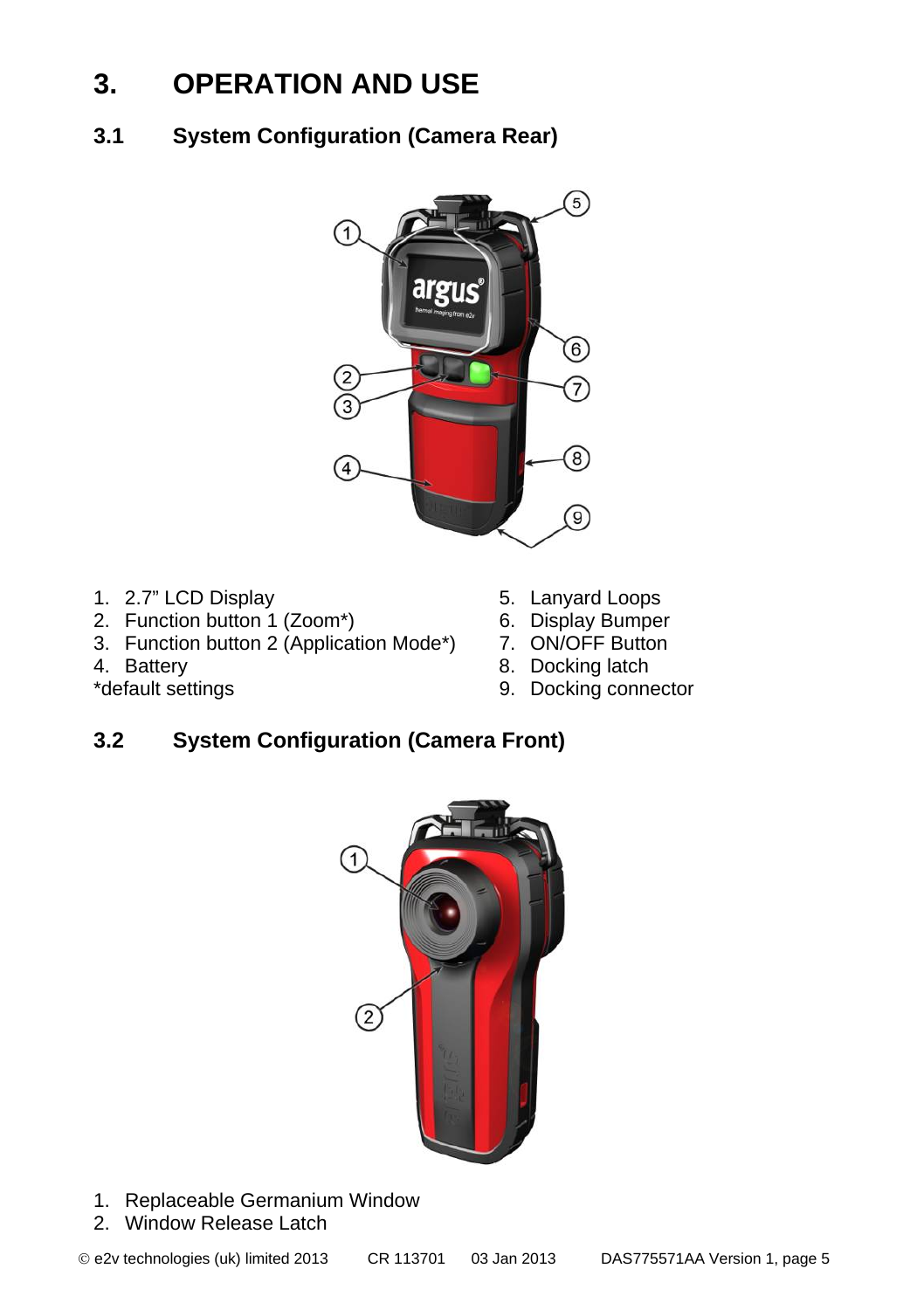## <span id="page-5-0"></span>**3.3 System Configuration (Accessories)**



- 1. M3 x 8 screws
- 2. MIL-STD-1913 (Picatinny) rail
- 3. M4 x 30 shoulder screws
- 4. Double lanyard loop
- 5. Pocket Clip
- 6. Sun/smoke shroud\*



\* purchased separately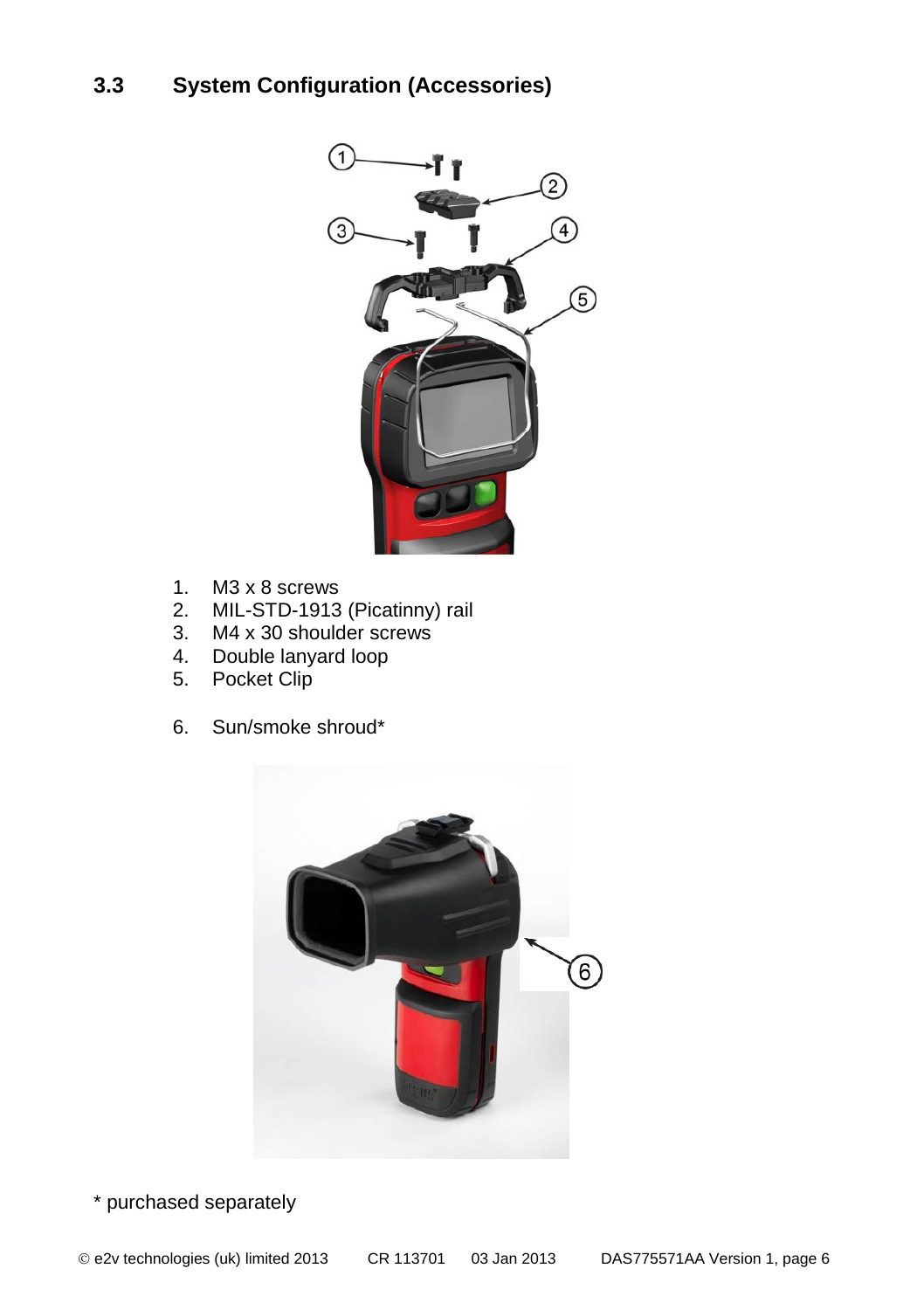## <span id="page-6-0"></span>**3.4 System Configuration (Charger Front)**



- 1. Docking bay 1 (camera with battery) 5. Camera lock mechanism<br>2. Docking bay 2 (spare battery) 6. USB port (front)
- 2. Docking bay 2 (spare battery)  $\overline{3}$ . Camera release button
- 
- 4. Camera eject mechanism
- 
- 
- 
- 7. Charging status LEDs<br>8. Front cover (removable)

Up to six chargers can be connected in a "daisychain" configuration. Connections should be made via the green power connectors located underneath the removable front cover. The "daisychain" power circuit contains a replaceable 10A fuse. This is also located underneath the removable front cover.

## <span id="page-6-1"></span>**3.5 System Configuration (Charger Rear)**



- 1. USB port (rear)
- 2. Power connector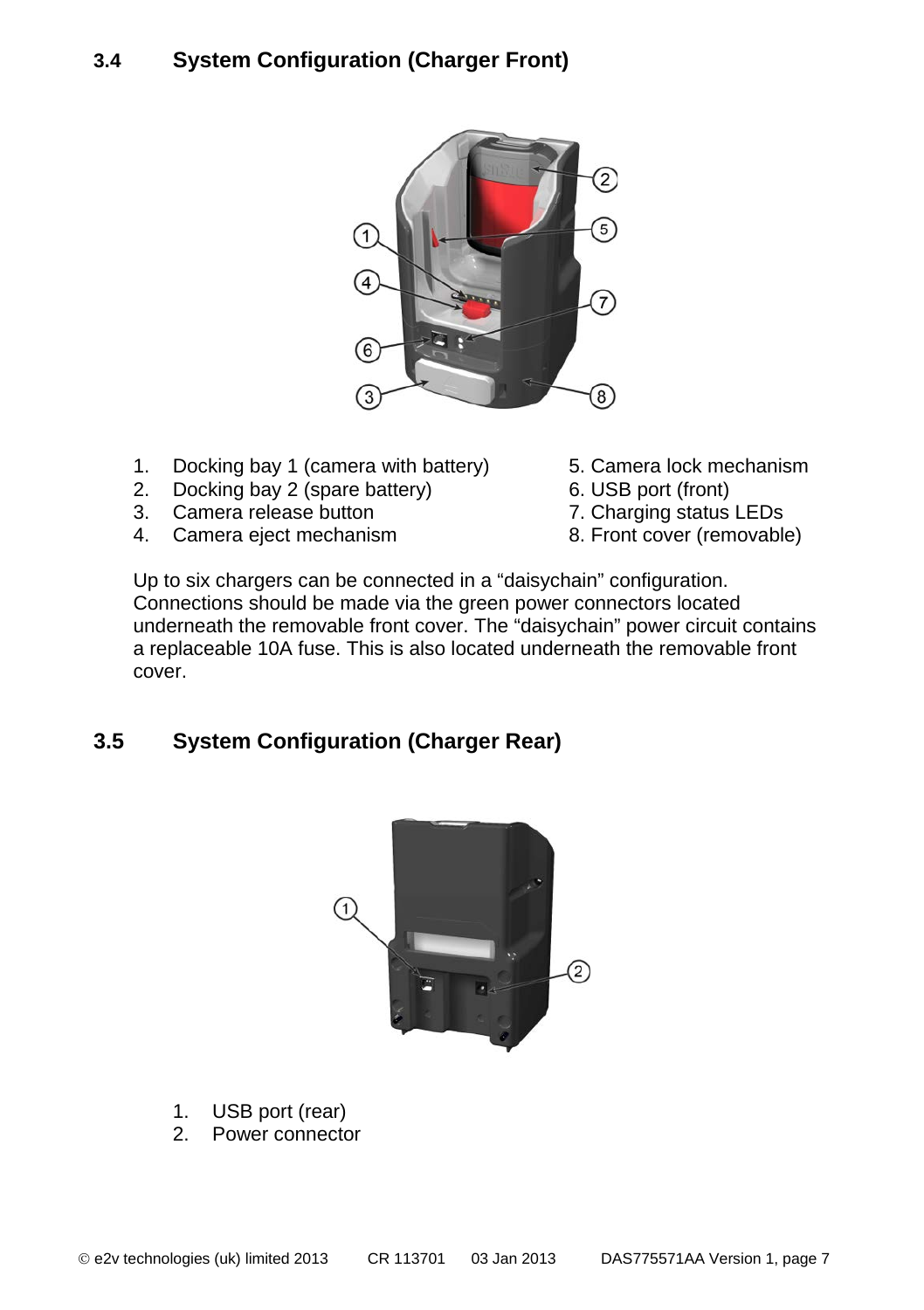<span id="page-7-0"></span>

- 1. Colour reference bar 8. Video Capture\*<br>2. Spot Temperature Target 9. Zoom indicator
- 2. Spot Temperature Target 9. Zoom indicator<br>3. Spot Temperature Value 10. Time and Date
- 3. Spot Temperature Value<br>4. Battery Bar
- 
- 
- 

## Indicator

7. Image Capture\*

*\* optional features*

- 
- 
- 
- 4. Battery Bar 11. Low Sensitivity Mode Indicator<br>5. Application mode indicator 12. General System Failure Warnir
- 5. Application mode indicator 12. General System Failure Warning<br>6. Operational Format Indicator 13. Over Temperature Warning
	- 13. Over Temperature Warning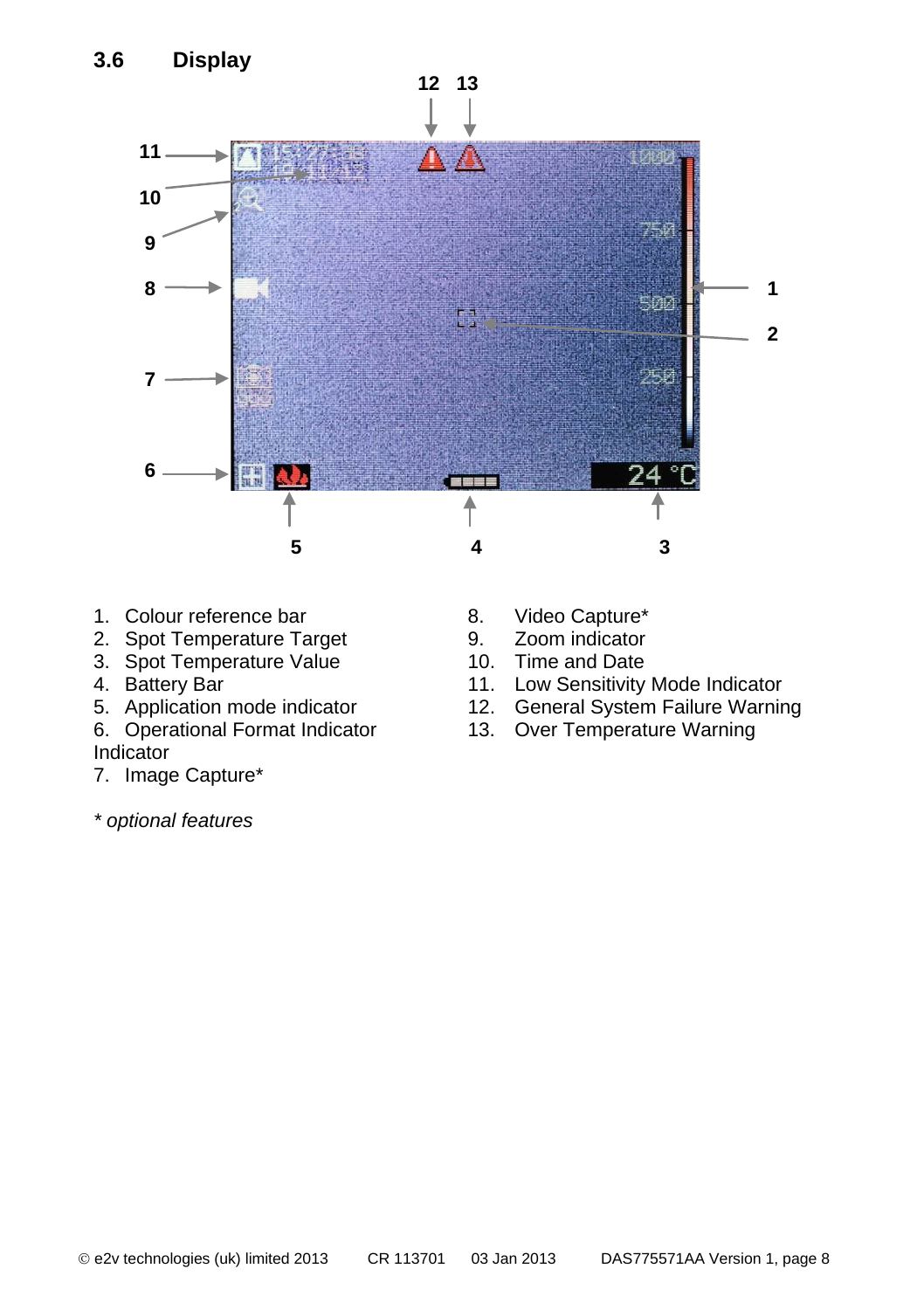## <span id="page-8-0"></span>**3.7 Getting Started**

The packing case contains the following items (see Quick Start Guide):

- Camera with lanyard loops
- **Charger Station**
- Quick Start Guide
- Two rechargeable battery packs
- USB Lead
- Retractable lanyard
- Power Supply Kit:
	- Mains power supply
	- Set of interchangeable plugs
	- Vehicle power lead (12V)
- Pocket Clip
- Picatinny rail accessory with mounting screws
- Universal Mounting Plate for Charger with screws

#### **Basic Operation**

- Turn the camera on with a short press of the green button.
- After about one second a start-up image will appear on the screen. (This image may be changed – see section 4.5). After a few more seconds the display will show the thermal image.
- The time and date will be displayed for a further five seconds.
- While the camera is in operation, it will recalibrate to maintain its performance and image quality. During recalibration an internal shutter closes and image will briefly freeze while the internal electronics optimises the performance of the sensor. This occurs more frequently when first turned on, then the calibration interval increases as the internal temperature of the camera stabilises.
- To turn the camera off, press and hold the green button for two seconds until the camera turns off.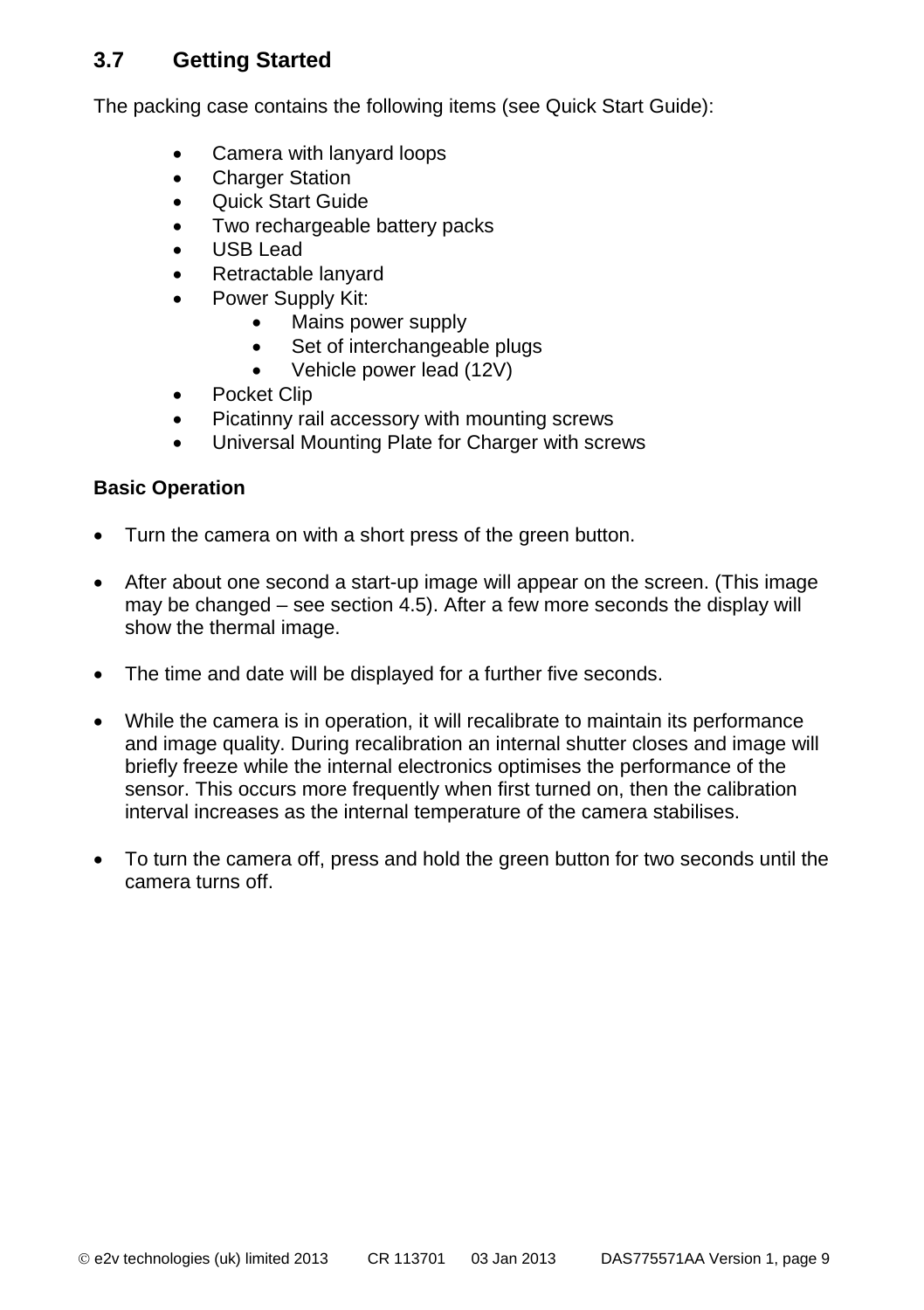## <span id="page-9-0"></span>**3.8 Camera Features**

## <span id="page-9-1"></span>**3.8.1 Application Modes**

The Argus Mi-TIC has two application modes:

o FIRE



A white-hot grey scale, expanded to cover the dynamic range of the scene. Yellow colourisation is added above 150 °C and red colourisation is introduced above 600°C. The colour reference bar is marked with temperatures.

#### o SEARCH or OVERHAUL

A white-hot grey scale, expanded to cover the dynamic range of the scene. Red colourisation is added to the hottest part of the scene regardless of absolute temperature. Where there is no significantly warmer area, no red shows.

The camera starts up in Fire mode\*. On 3-button cameras, to toggle between the application modes, press the function button assigned to application mode toggle. By default this is the centre function button. See section 4 for how to configure the function buttons.

\*Except the camera type MI-160-S which starts up in search mode.

## <span id="page-9-2"></span>**3.8.2 Direct Temperature Measurement**



The camera allows the operator to view the average temperature of the centre spot of the scene (defined by the target markings). The

temperature reading is displayed in the bottom right-hand corner of the display. This system is intended to give the operator the ability to detect possible hazards such as hot gas bottles or tanks, heat signatures of people of objects, and to compare temperatures.

The temperature measurements feature can be changed between degrees Celsius or degrees Fahrenheit by using the PC Configuration Tool software (see section 4).

#### **Notes**:

- The camera can measure scene temperatures between 0 and  $+1000$  °C (32) and +1832 °F).
- The object being measured must fully fill the target marks to get a good reading.
- If the temperature is higher than the maximum, the display will show " $++$ " in red.
- If the temperature is lower than the minimum, the display will show '---'.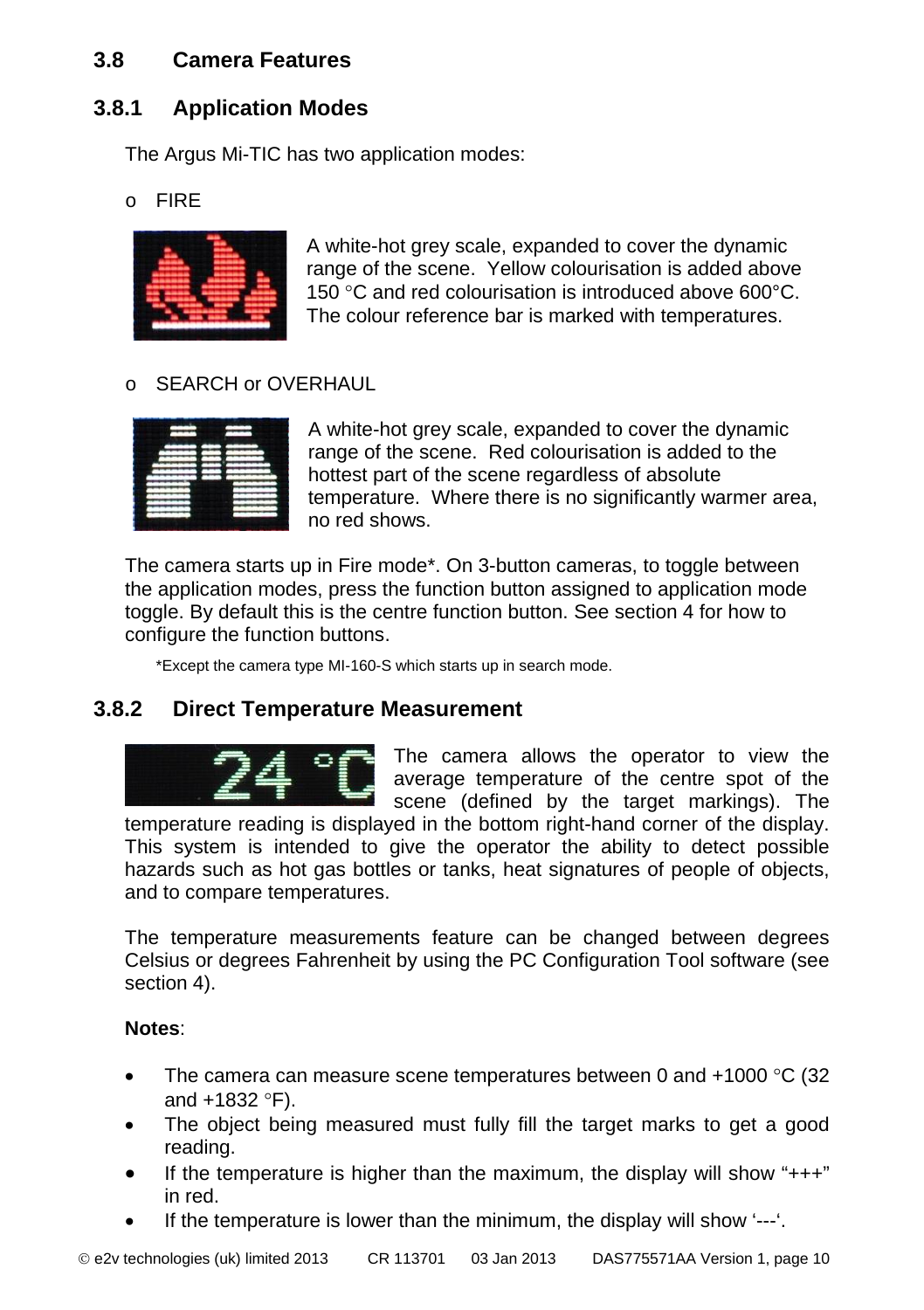• Different types of materials have different infrared emission characteristics. This will affect the accuracy of the temperature reading. Variations can also be caused by the distance from the object. This temperature measurement must be regarded as an indication and not a guaranteed reading.

## <span id="page-10-0"></span>**3.8.3 Tri-Mode Sensitivity**

The Argus® Mi-TIC has three levels of sensitivity: High, Low and Extended Low. These levels provide the user with a thermal image over the widest possible temperature range. The Argus® Mi-TIC will switch to the optimum level of sensitivity automatically and will indicate when it is in the lowest sensitivity modes by displaying a green coloured solid triangle symbol at the top left of the display.

**High Sensitivity Mode** 

The Argus® Mi-TIC will operate in High Sensitivity mode under normal operating conditions. The image that is produced is clearer and will show more detail. The temperature range for this mode is between −40 °C and 150 °C (−40 °F and 302 °F).

• Low Sensitivity Mode



The Argus® Mi-TIC will automatically switch to Low Sensitivity mode when higher temperatures have been detected. It is indicated by a green triangle symbol. The image that is produced loses some clarity, but will still show detail. The temperature range for this mode is up to 400 °C (750 °F).

**Extended Low Sensitivity Mode** 



If the scene has extreme temperatures, the camera will automatically switch to Extended Low Sensitivity mode, again indicated by a green triangle symbol. There will be further loss of clarity and increased noise, but will still show detail even in cooler areas. The temperature range for this mode is up to 1000 °C (1832  $\degree$ F).

## <span id="page-10-1"></span>**3.8.4 Zoom**



A short press on the left-hand function button operates the zoom function. The zoom symbol will appear to the left of the display and is indicated by the magnifying glass icon on the screen.

The temperature measurement sample window is also expanded to suit. Note: x4 zoom is only provided on 320 camera types.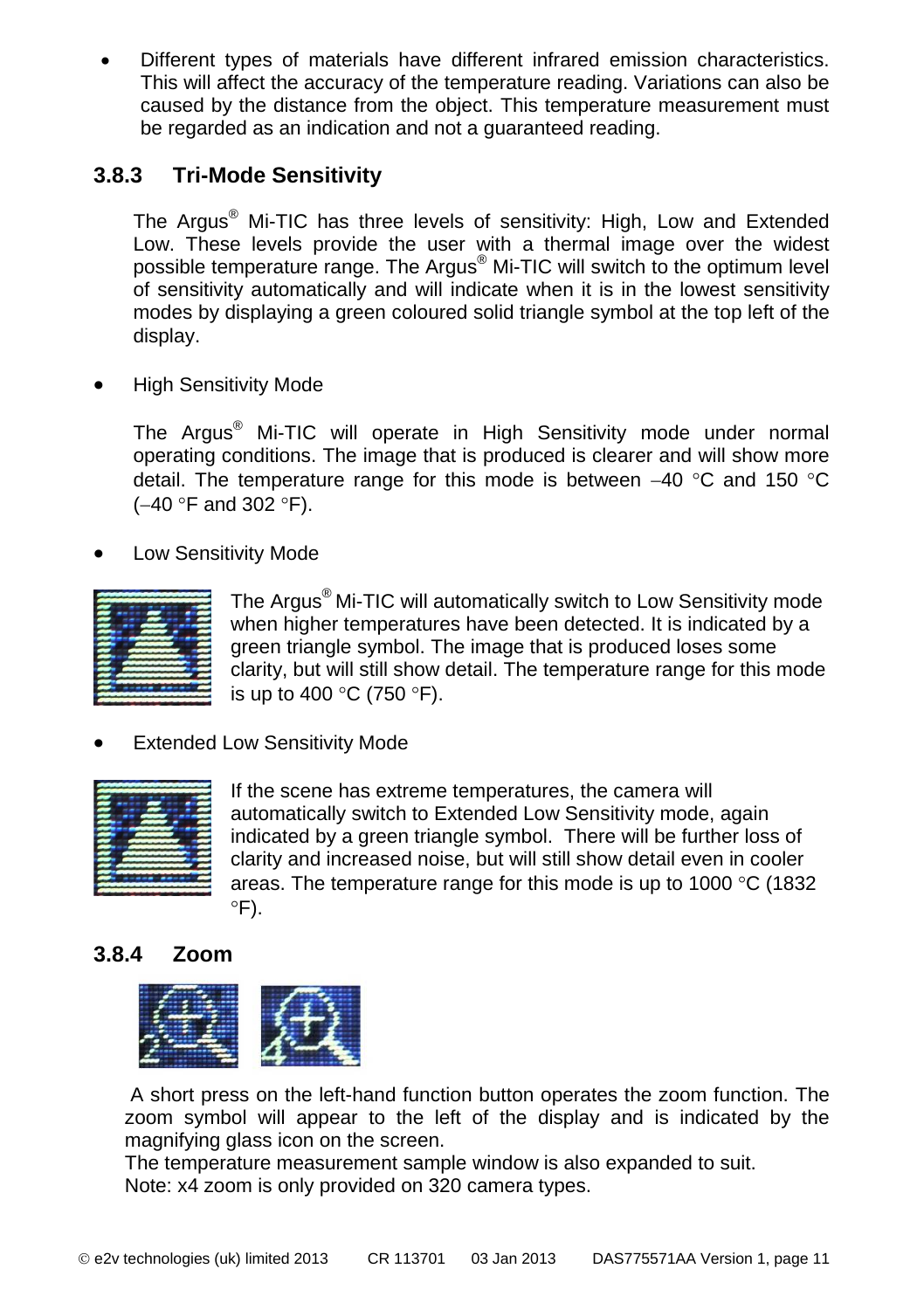### <span id="page-11-0"></span>**3.8.5 Time and Date**



On start-up the time and date are displayed at the top of the screen for 5 seconds. The date and time and format can be adjusted using the software configuration tool (see section 4).

### <span id="page-11-1"></span>**3.9 Display Warning Graphics**

The Argus® Mi-TIC is equipped with an advanced microprocessor based control and user warning system. In addition to controlling the automatic operation of the camera to ensure the best possible picture at all times, the control system provides graphics on the display to alert the user to certain conditions as follows:

#### <span id="page-11-2"></span>**3.9.1 Over-temperature Warning**



The internal temperature of the camera is above the correct operating range. The camera must be turned off to cool down and prevent permanent damage.

If the user ignores this warning and continues to operate the camera in very high temperatures, the warning symbol will flash.

**When the flashing temperature warning is present, the camera is very close to its absolute operating limit and the image will start to degrade considerably. The user must remove the unit from the high ambient temperature at this time; failure to comply may result in permanent damage to the unit. Failure to act upon this level of warning may result in serious damage to the system and may invalidate the warranty.**

#### <span id="page-11-3"></span>**3.9.2 General System Failure Warning**



The control system has detected an internal camera fault. Turn the camera off for five minutes and turn back on again. If the warning symbol is still present, or the symptoms return, contact your e2v representative.

**Failure to act upon this level of warning may result in serious damage to the system and may invalidate the warranty.**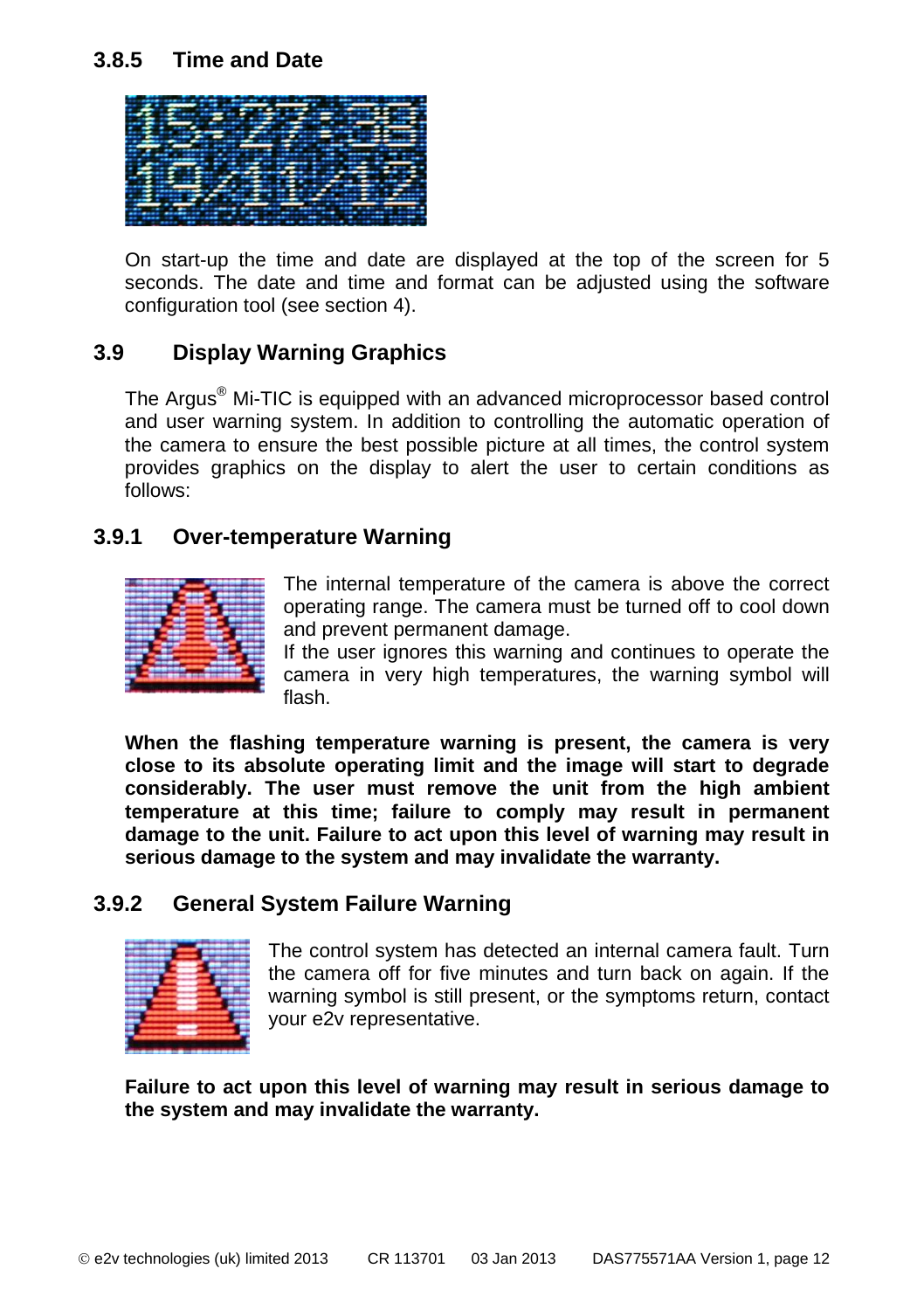## <span id="page-12-0"></span>**3.10 Camera Features (optional)**

#### <span id="page-12-1"></span>**3.10.1 Image Capture**



Up to 1,000 images can be captured. Images are stored in the camera embedded storage. These images can then be viewed or deleted using the camera or by downloading on to a PC (see section 5).

To capture an image, press the function button assigned to image capture (see section 6.6 for function button set-up).

The image capture symbol appears for a short time on the left hand side of the LCD display. The number of the images remaining will be indicated on the display.

Images stored on the memory card can be viewed on the display by using the image playback mode (see section 3.9.3).

Images are stored on the camera in compressed **.jpg** format.

#### <span id="page-12-2"></span>**3.10.2 Video Capture**



Videos are stored in the camera's embedded storage in Motion JPEG format in a **.avi** file. The files have a maximum length of 10 minutes to simplify transfer to a computer. The camera will automatically start a new file every 10 minutes.

Video stored on the memory card can be viewed on the display by using the image playback mode (see section 3.9.3).

Video files can be copied to a computer using the USB lead. 10 minutes of video typically generates a 100 MB file.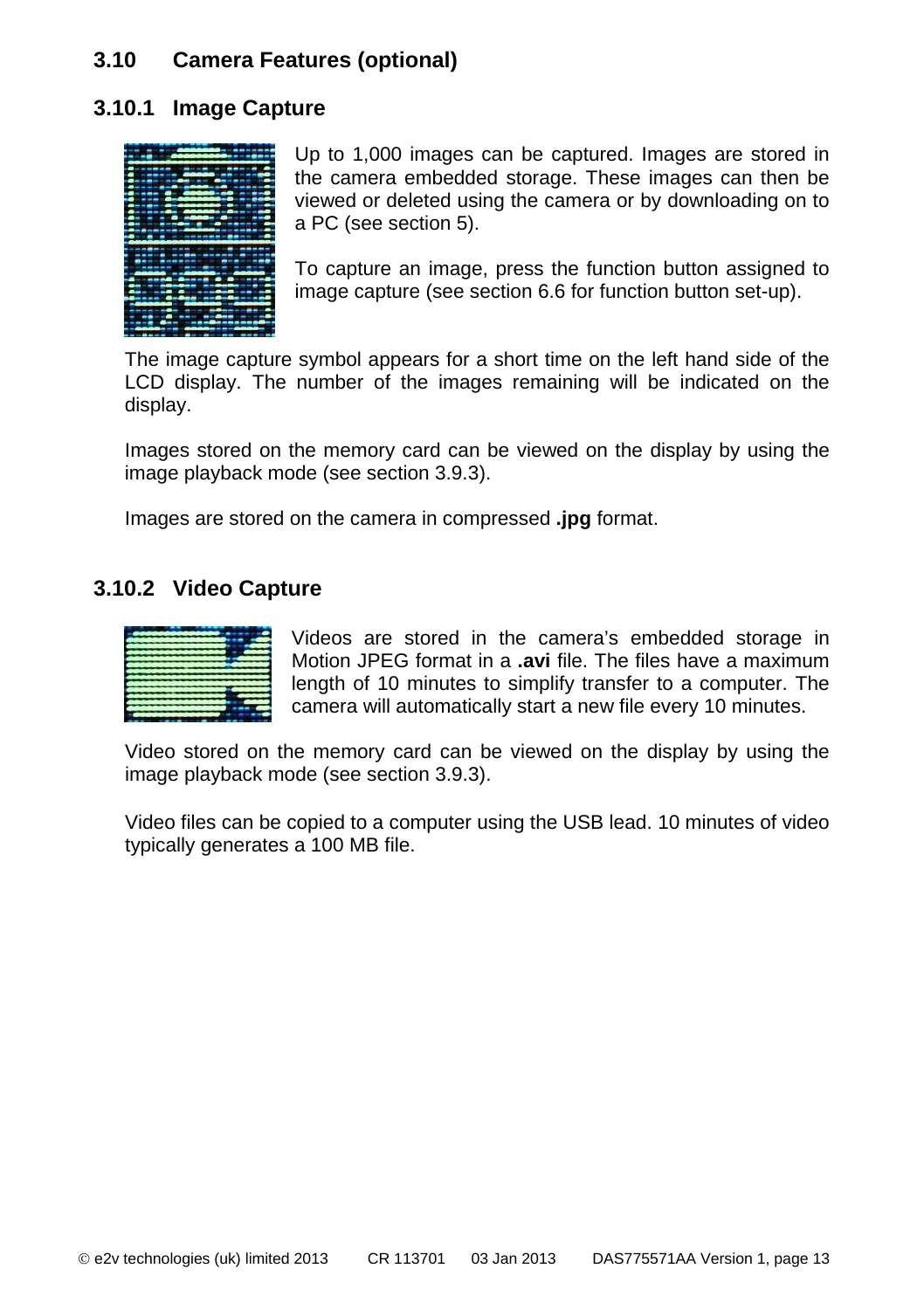## <span id="page-13-0"></span>**3.11 Operating Notes**

#### • **Interpreting The Image – Relative Temperatures**

The image displayed is simply a black and white picture of the infrared energy entering the lens. The camera displays relative temperature differences between individual objects and their surroundings irrespective of overall ambient temperature.

The camera is set up to display objects at various shades between black for cooler items and white for hotter bodies, e.g. in a room at 20 °C a cold drink would appear black whilst a hot radiator would appear white. However, in a room at 250 °C, it is possible that the same hot radiator may appear darker than, for example, burning materials. Depending upon the application mode selected, the image may be coloured according to actual temperature (Fire mode) or relative temperature (Search mode).

#### • **Identification of Fire and Hotspots**

The camera will represent zones of very high temperature as white or red within the picture. When sufficient heat has been detected, e.g. a large area of fire, the camera will automatically enter low sensitivity mode. This will extend the dynamic range of the camera and allow the image of surrounding objects to remain clearly visible.

#### • **Hidden Fires**

It is possible that fires may be burning or smouldering behind doors, in ducting or in wall or floor cavities. In such circumstances, the operator should look for areas that appear whiter when compared with the surroundings. Search mode particularly useful in this situation as it would colour the hottest areas red.

For example, a fire behind a door will cause the door to appear whiter against the background. Similarly, a white area on an otherwise dark wall could indicate an area of fire behind the masonry.

#### • **Search for Persons and Objects**

The camera is not restricted to locating fires. In many cases, the fire-fighter will be using the camera to search for casualties, to seek out dangerous items such as fuel tanks or gas cylinders and also as an aid to navigation through unknown premises.

#### • **Image Clarity**

The sharpness and clarity of the image provided is related to the temperature of the scene and objects in view. A cold room provides little infrared energy and less detail is detected than in a warm environment where objects give off significant energy. In general, the warmer the scene, the more thermal contrast and hence the greater detail in the picture.

#### • **Heat Layers in Closed Spaces**

In a major fire, a layer of hot gases may build up in the upper region of the closed space. Attempting to use the camera in this hot layer will cause the image to become featureless. By bringing the camera down beneath this layer, the unit is able to provide the fire-fighter with a clearer picture of the scene ahead.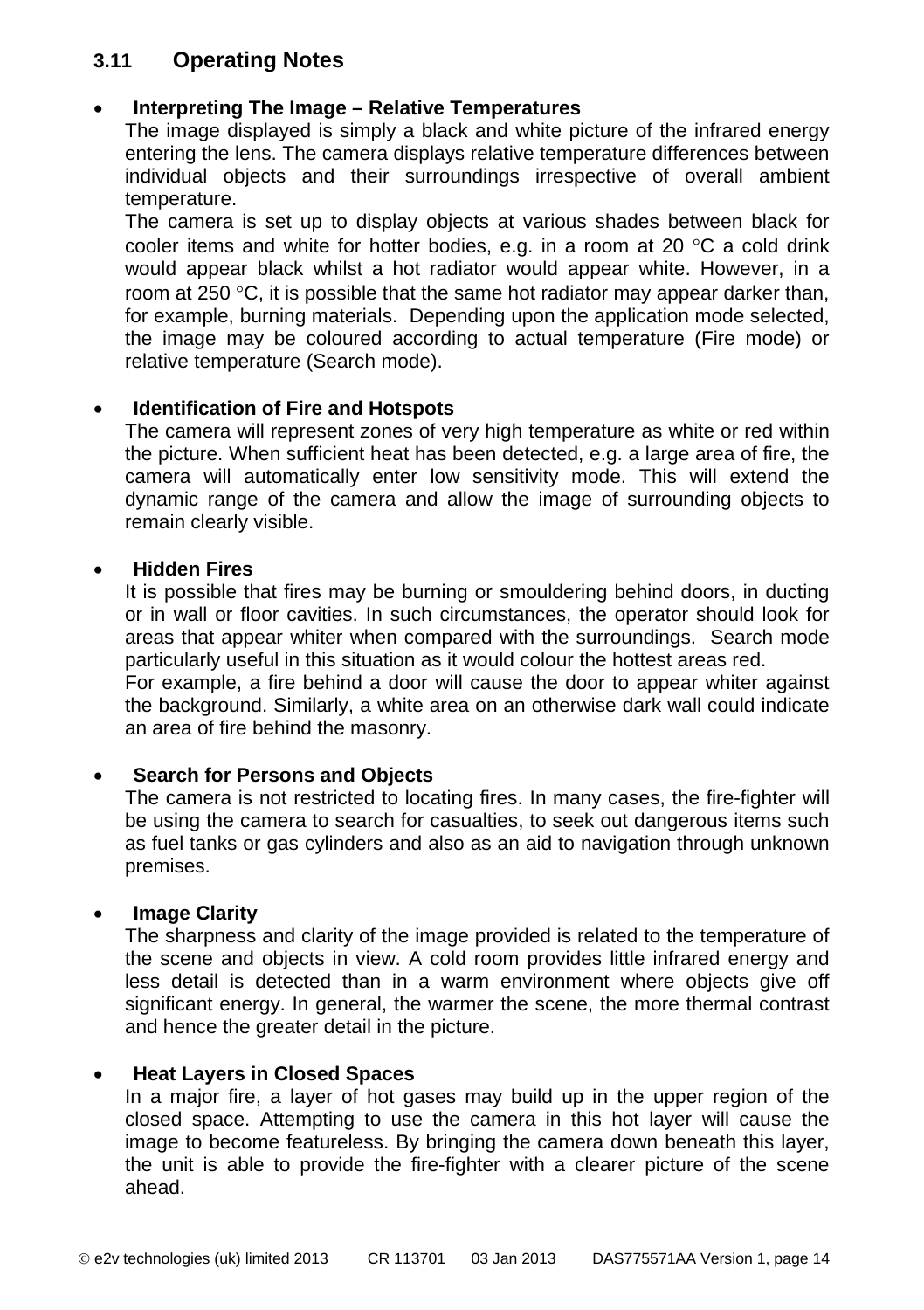#### • **Windows and Polished Surfaces**

Glass is not transparent to long wavelength infrared energy and it is not possible for the operator to use the camera to look through a window. A white window would indicate that the window itself is relatively warm and may be being heated by a fire behind it. Just as we see reflections in glass under normal circumstances, it is possible that the camera can detect infrared reflections in glass, mirrors and polished or painted surfaces. Care must be taken to ensure that the image seen is not simply a reflection. Experience will give the operator added confidence.

#### • **Control of Water Streams/Jets**

When viewed through the camera, water streams from hose reels will appear black against the background scene. The control and direction of a water flow can be monitored by viewing its flow and effect on the fire through the camera. It may be necessary, if employing a water wall, to drop the wall momentarily to view the effects of the extinguishing stream.

#### • **Smoke Types**

The camera will provide vision through all types of smoke and steam.

#### • **Lens Cleaning During Operation**

The camera lens, like the BA visor, may become obscured during use. The lens may be cleaned with a glove or cloth if necessary.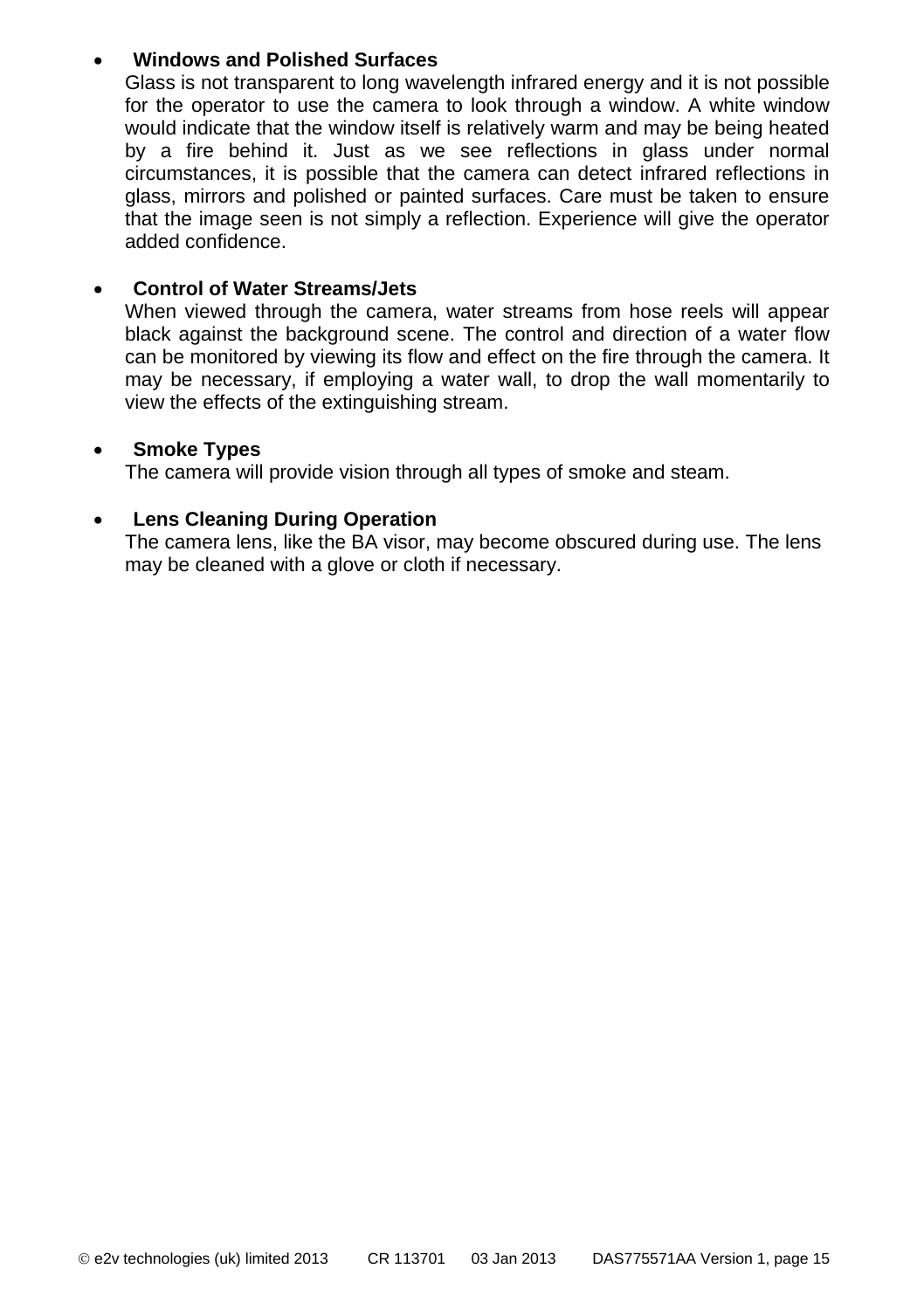# <span id="page-15-0"></span>**4 BATTERIES AND CHARGING**

The Argus® Mi-TIC camera is supplied with two Argus® Mi-TIC Lithium Phosphate Rechargeable Battery Packs (ARG\_MI\_BLPS) designed to power the camera for over 2 hours from a full charge. Batteries must be fully charged before first use.

The optional high capacity battery (ARG\_MI\_BLPL) gives over 5 hours use from a single charge.

## <span id="page-15-1"></span>**4.1 Indications on Charger**



## **4.2 Battery Life Indicator**

With a new, fully charged battery, the battery indicator will show full with a solid green bar.

The battery indicator represents the normal run time of the battery. 2 hours for the standard battery (ARG\_MI\_BLPS) and 5 hours for the optional large battery (ARG\_MI\_BLPL).

When the battery symbol turns orange, there is approximately half of the battery life remaining.

When the battery symbol turns red, there is approximately a quarter of battery life remaining.

When the battery symbol starts to flash, the time remaining will typically be 10-15 minutes.

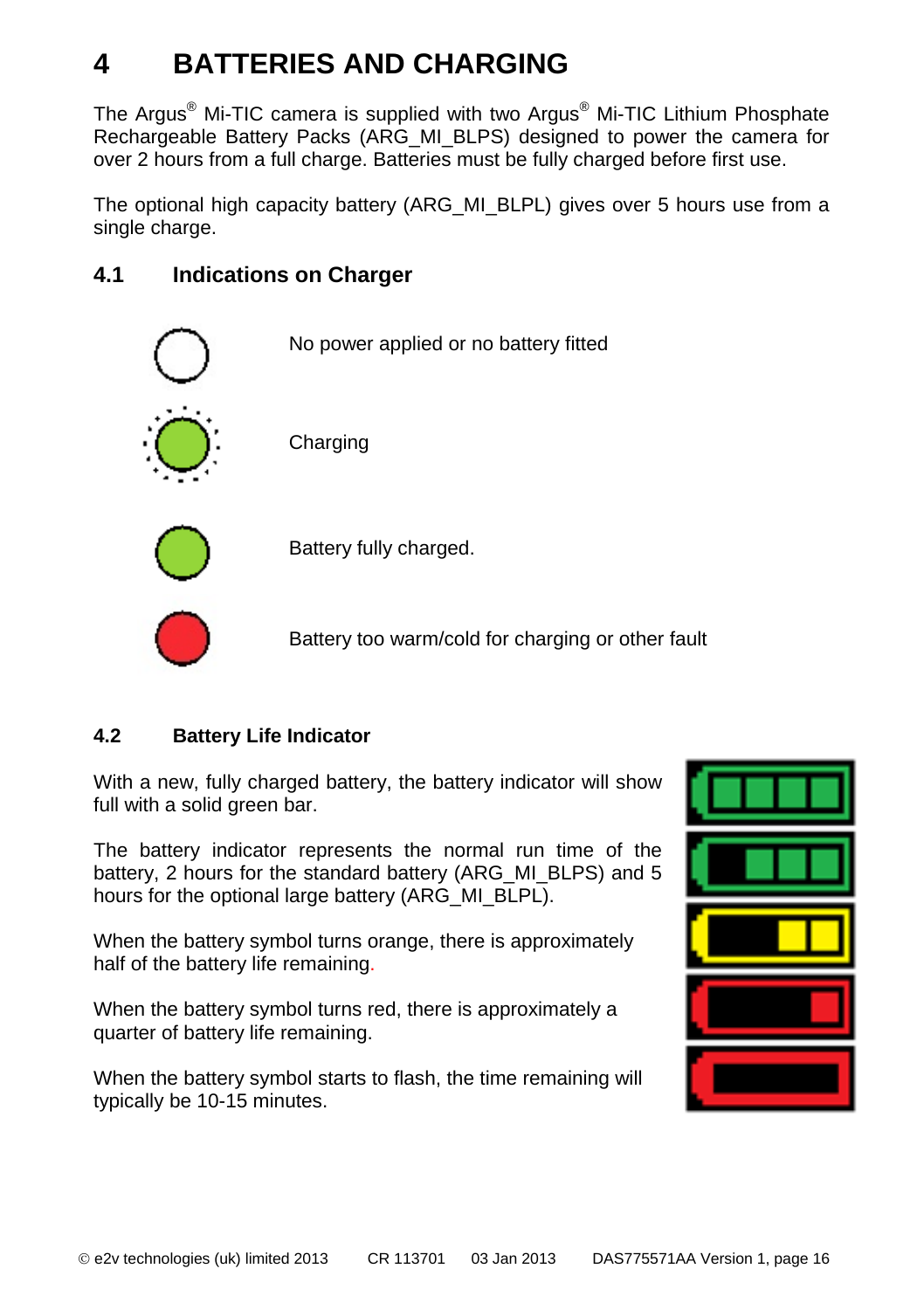# <span id="page-16-0"></span>**5. CONNECTING THE CAMERA TO A PC**

The camera has 4GB of embedded storage. This is used for:

- Changing the start-up image
- Storing images (optional)
- Storing videos (optional)
- Storing camera diagnostic information
- Updating the camera software
- Storing a copy of the Configuration Tool Software (see section 6)
- Storing a copy of the manual

## <span id="page-16-1"></span>**5.1 Changing the Start-Up Image**

A custom start-up image can be loaded into the camera as follows.

1. Generate an image file on a computer in the following format:

| Name:   | Splash.bmp     |
|---------|----------------|
| Size:   | 320x240 pixels |
| Format: | 24 Bit Bitmap  |

- 2. Turn the camera on.
- 3. Connect the camera to the computer using the USB lead.
- 4. The computer should recognise the memory card as a 'Mass Storage Device' and open a file explorer window.
- 5. Copy the image file from the computer to the top level 'ARGUS TIC' directory.
- 6. Close the window.
- 7. On Windows computers it is recommended to select 'Safely Remove Hardware' before disconnecting the camera.
- 8. Remove the USB lead from the computer and camera.
- 9. Turn the camera off and back on. The camera will read the new image file when it turns on.
- 10. Wait until the status message clears.
- 11. Turn the camera off and back on again. This time the new splash screen image will appear at start-up.

Keep a copy of the image file on your computer. The camera will rename the image file on the memory card after it has been successfully loaded into the camera.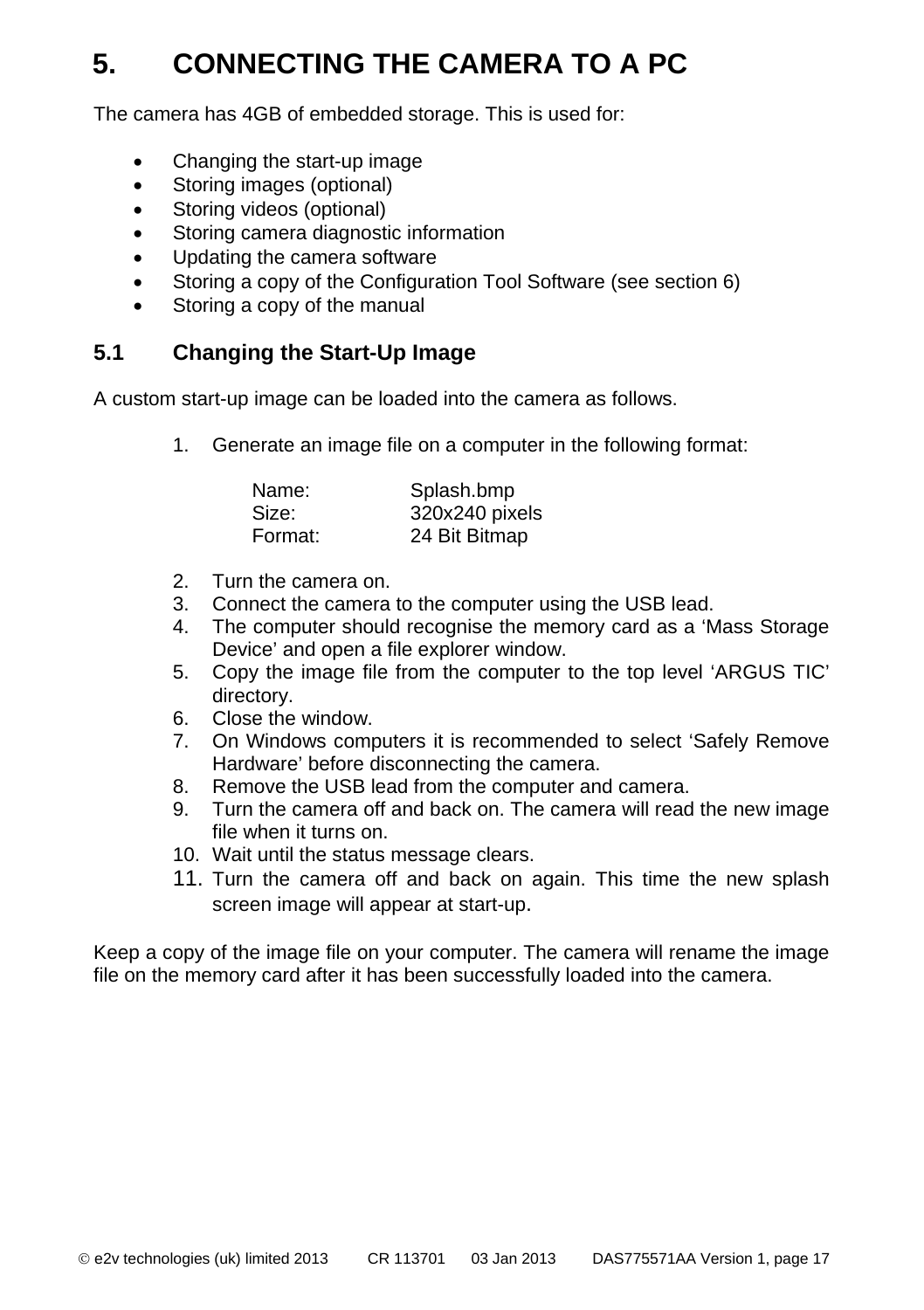## <span id="page-17-0"></span>**5.2 How to Copy the Memory Card Contents to a PC**

Images and videos can be copied to a PC as follows:

- 1. Turn the camera on.<br>2. Connect the camera
- 2. Connect the camera to the computer using the USB lead.<br>3. The computer should recognise the memory card as
- The computer should recognise the memory card as a 'Mass Storage' Device'. If an explorer window does not open automatically, select 'My Computer' to locate the memory card.
- 4. Files can be copied from this window to directories on the computer.
- 5. Close the window.
- 6. Remove the USB lead from the computer and camera.

Directory Structure of Camera memory

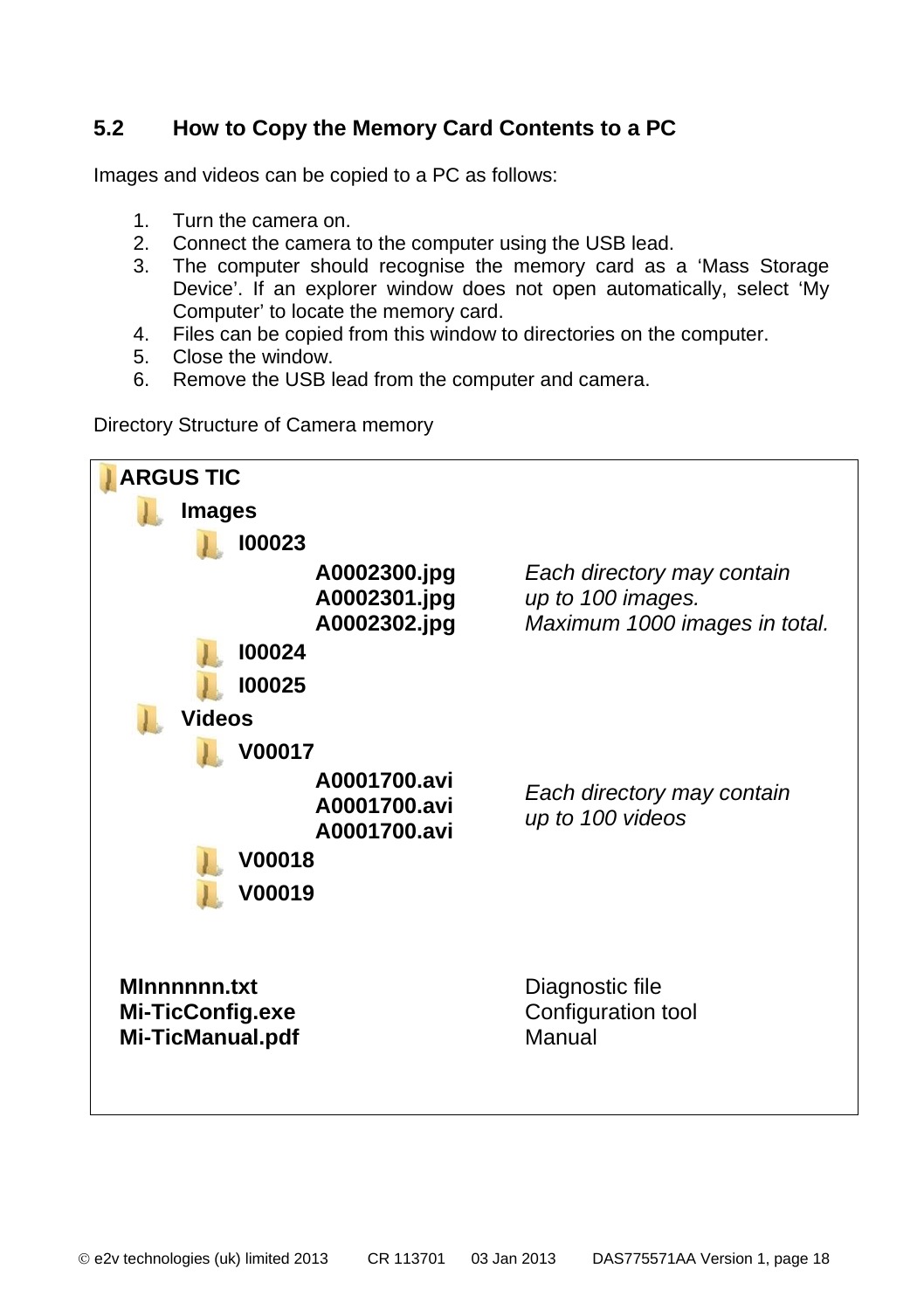### <span id="page-18-0"></span>**5.3 Diagnostic File**

The diagnostic file can be found in the top level 'ARGUS TIC' directory on the memory card. The name of the file is:

#### **MInnnnnn.txt**

#### (**nnnnnn** is the camera serial number)

The diagnostic file contains information about the camera which may be useful to e2v in diagnosing any camera faults. e2v may ask you to copy this file from the memory card to a computer and send it by email to e2v for fault finding.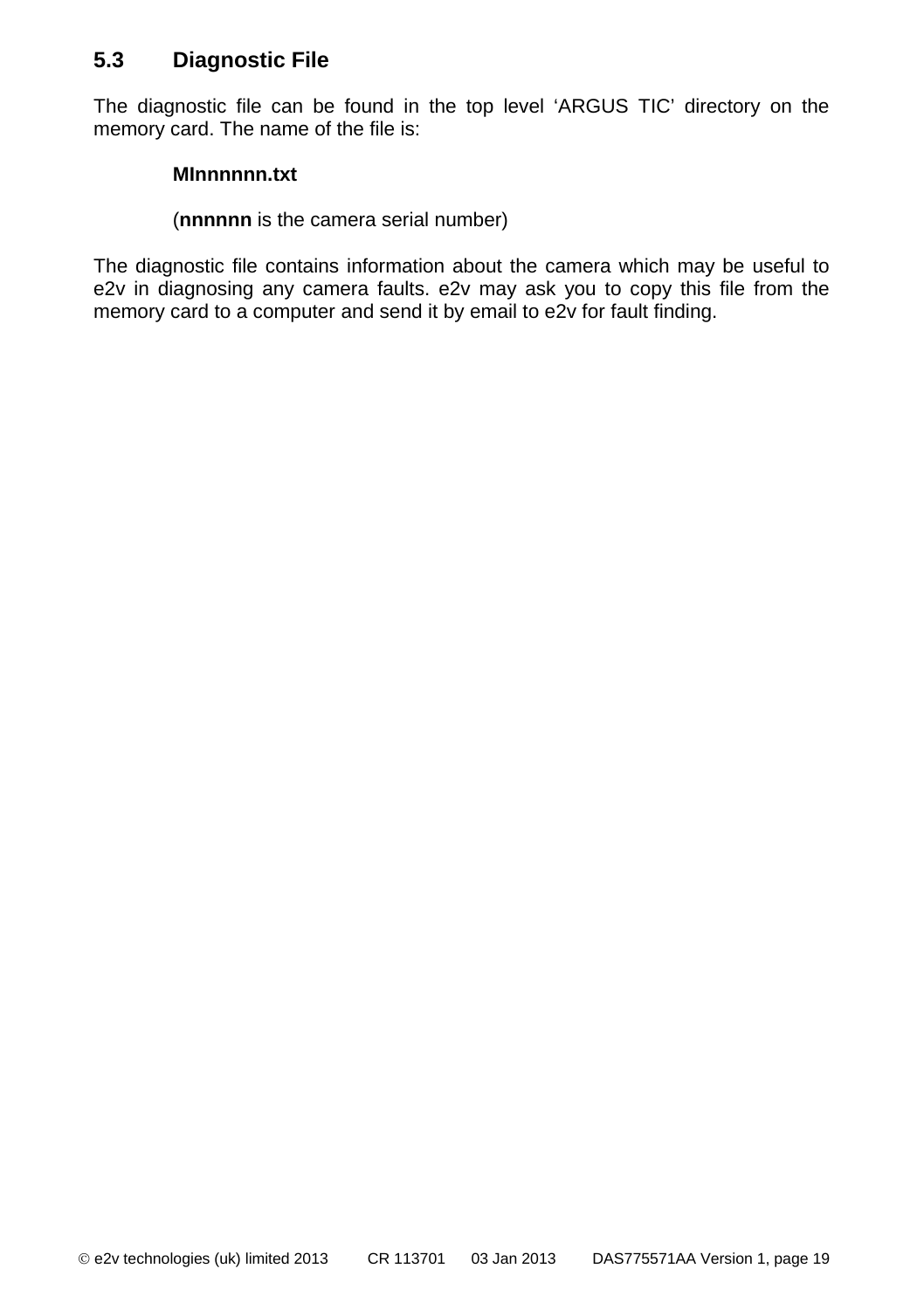# <span id="page-19-0"></span>**6. CONFIGURATION SOFTWARE**

The Argus® Mi-TIC Configuration Tool is supplied on the camera's embedded storage.

The Configuration Tool runs on a PC with Windows XP / Vista / Win7. This allows the user to perform the following tasks:

- Set the temperature units to either °C or °F.
- Set the time and date format and synchronise the time and date with the PC
- Enable "black box" video recording \*
- Customise the operation of the camera's function buttons.

## <span id="page-19-1"></span>**6.1 Running the Configuration Tool**

To run the software, connect the Argus<sup>®</sup> Mi-TIC to your computer using the Argus<sup>®</sup> Mi-TIC Charger Station and the supplied USB cable. The camera is recognised as a removable disk.

Navigate to the removable disk and open it.

**Note**: If the camera is not recognised as a removable disk, check that the camera is connected to the PC and correctly docked in the charger station and switch the camera off and back on again.

Run 'Mi-TicConfig.exe'

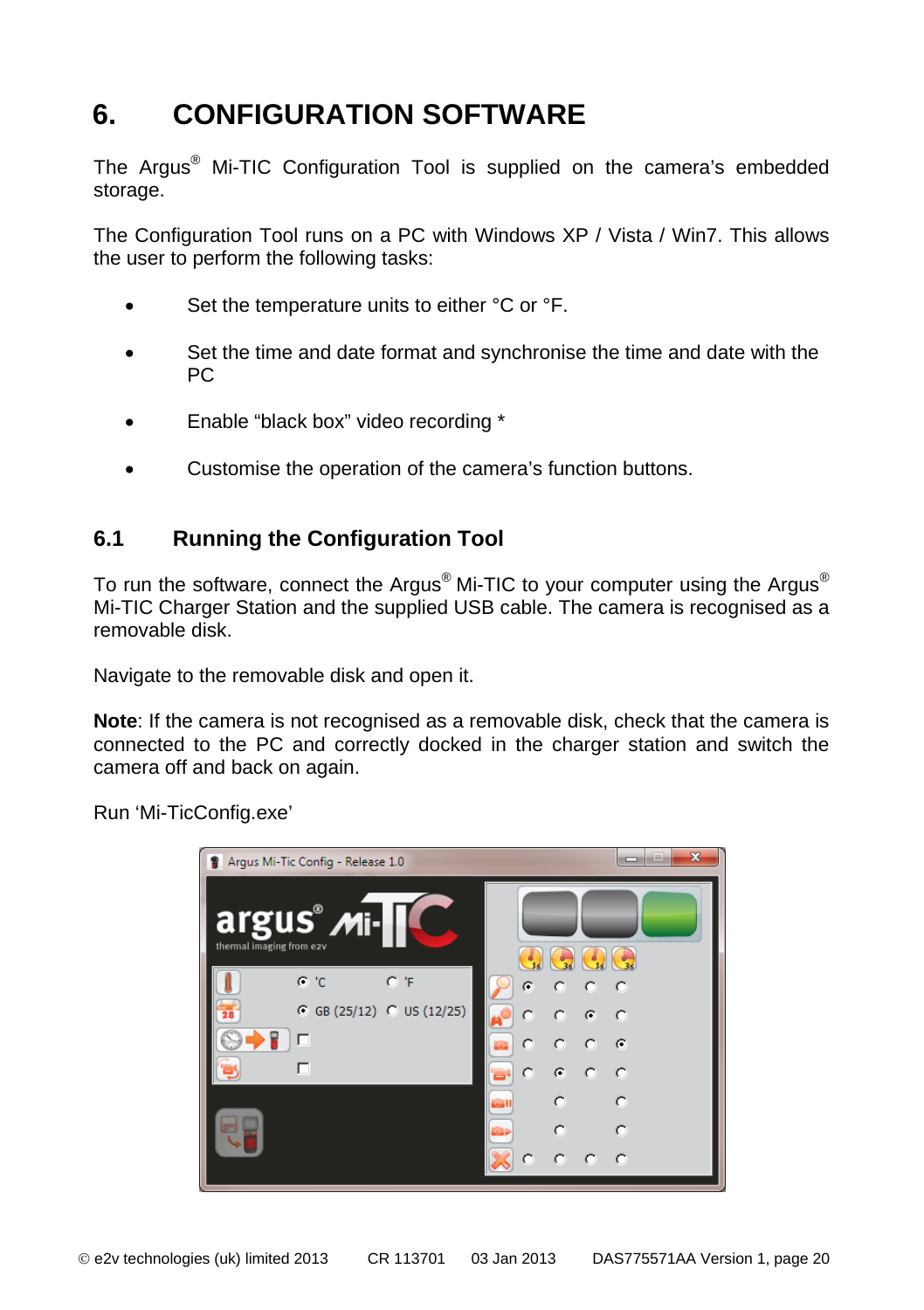## <span id="page-20-0"></span>**6.2 Setting the temperature units**

Select either C or F, then click the 'Save Changes' button circled in red below. Eject the camera from the charger dock. Do not switch the camera off and back on again. The new settings will be enabled.



## <span id="page-20-1"></span>**6.3 Setting the time and date format**

Select either GB or US, then click the 'Save Changes' button. Eject the camera from the charger dock. Do not switch the camera off and back on again. The new settings will be enabled.

## <span id="page-20-2"></span>**6.4 Synchronising the time and date with the PC**

Check the synchronise time and date box, then click the 'Save Changes' button. Eject the camera from the charger dock. Do not switch the camera off and back on again. The new settings will be enabled.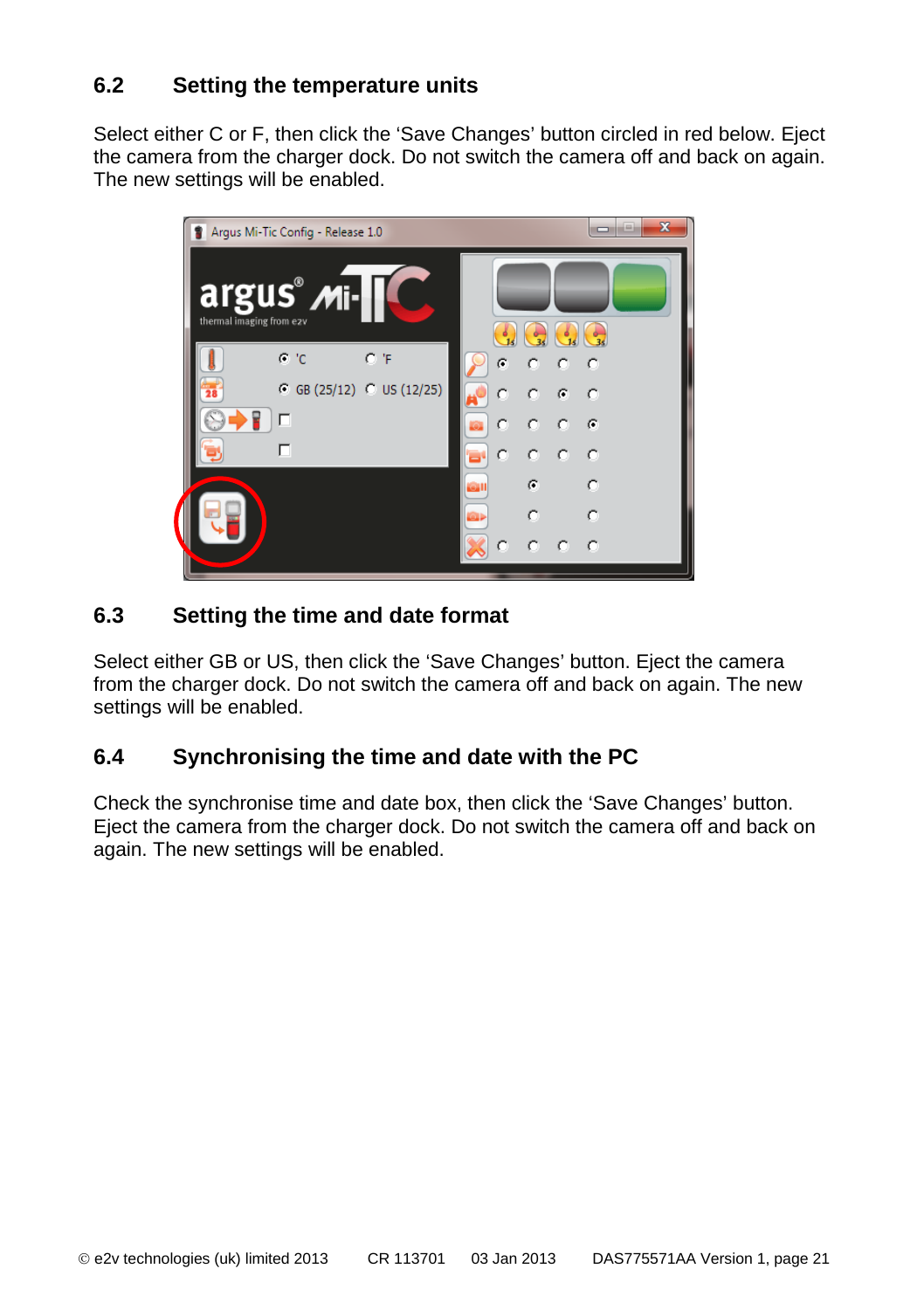## <span id="page-21-0"></span>**6.5 "Black Box" Video Recording\***

Check the "Black Box Video Recording" box, then click the 'Save Changes' button . Eject the camera from the charger dock. Do not switch the camera off and back on again. The new settings will be enabled.

Note: When "Black box" video recording is enabled, image capture, video record and image playback functions are disabled.



## <span id="page-21-1"></span>**6.6 Camera function button set-up**

The following camera functions can be assigned to either of the two function buttons. Functions can be activated by either a short press (less than one second), or a long press (three seconds).

- Zoom
- Application Mode (Fire or Search/Overhaul)
- Image Capture\*
- Video Record\*
- Image Freeze\*
- Image Replay\*

To assign functions to buttons, select the desired combinations and then click the 'Save Changes' button . Eject the camera from the charger dock. Do not switch the camera off and back on again. The new settings will be enabled.

These functions are not available as standard. The additional image and video options can be obtained by upgrading your camera with the 'image & video upgrade' token (ARG\_MI\_IV).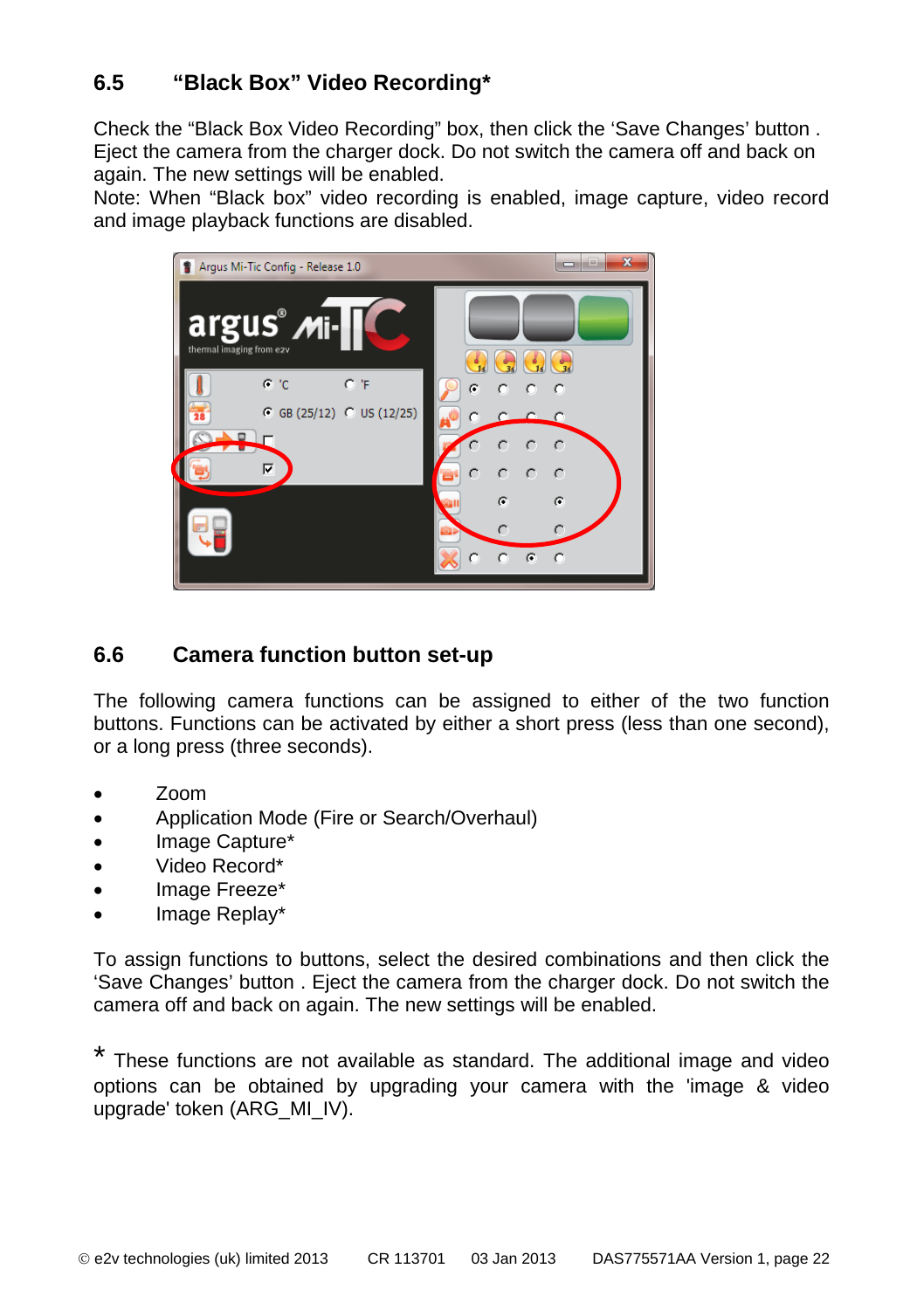## <span id="page-22-0"></span>**7. CLEANING, MAINTENANCE AND REPLACEABLE PARTS**

## <span id="page-22-1"></span>**7.1 Cleaning**

After use and prior to stowing, the camera should be cleaned. This is best carried out using a cloth soaked with warm soapy water. **Solvents should not be used. If in doubt, contact your supplier.**

### <span id="page-22-2"></span>**7.2 Maintenance**

No routine maintenance is required for the camera. If it is not in regular use, it should be switched on for a period of ten minutes every month to check correct operation.

### <span id="page-22-3"></span>**7.3 Replaceable Parts**

The following items may be replaced by the user:

| <b>Item</b>         | <b>Description</b>                                    |
|---------------------|-------------------------------------------------------|
| <b>USB Lead</b>     | USB cable with Type B connector (2 metres)            |
| <b>Vehicle</b>      | 250 V 2 A Fast Acting Fuse, UL Certified. 1.25 x 0.25 |
| <b>Charger Lead</b> | inch $(32 \times 6 \text{ mm})$ .                     |
| <b>Fuse</b>         | Do not use any other fuse type or rating.             |

The following items are available as spares and accessories from e2v:

| Part No.            | <b>Description</b>                               |
|---------------------|--------------------------------------------------|
| <b>ARG MI BLPS</b>  | Mi-TIC Rechargeable Battery Standard (2.5 hours) |
| <b>ARG MI BLPL</b>  | Mi-TIC Rechargeable Battery Pack Large (5 hours) |
| <b>ARG MI CS</b>    | Mi-TIC Charger Station                           |
| <b>ARG MI PSU</b>   | Mi-TIC Power Supply                              |
| <b>ARG MISS</b>     | Mi-TIC Sunshroud                                 |
| <b>ARG MI RL</b>    | Mi-TIC Retractable Lanyard                       |
| <b>ARG MILL</b>     | Mi-TIC Double Lanyard Loop                       |
| <b>ARG MI RW</b>    | Mi-TIC Replacement Window                        |
| <b>ARG MI RAIL</b>  | Mi-TIC Picatinny Rail                            |
| <b>ARG_MI PCLIP</b> | Mi-TIC Pocket Clip                               |
| ARG MI DB           | Mi-TIC Display Bumper                            |
| <b>ARG MI LED</b>   | <b>Streamlight LED Light</b>                     |
| ARG_MI_LASER        | Streamlight LED Light and Laser                  |
| <b>ARG MI USB</b>   | Mi-TIC USB Lead                                  |

**THERE ARE NO OTHER USER SERVICEABLE PARTS.** If any damage beyond these parts occurs, return the camera to e2v technologies or an authorised repair centre. Any attempt at repair by unauthorised personnel may cause serious damage and will invalidate the warranty.